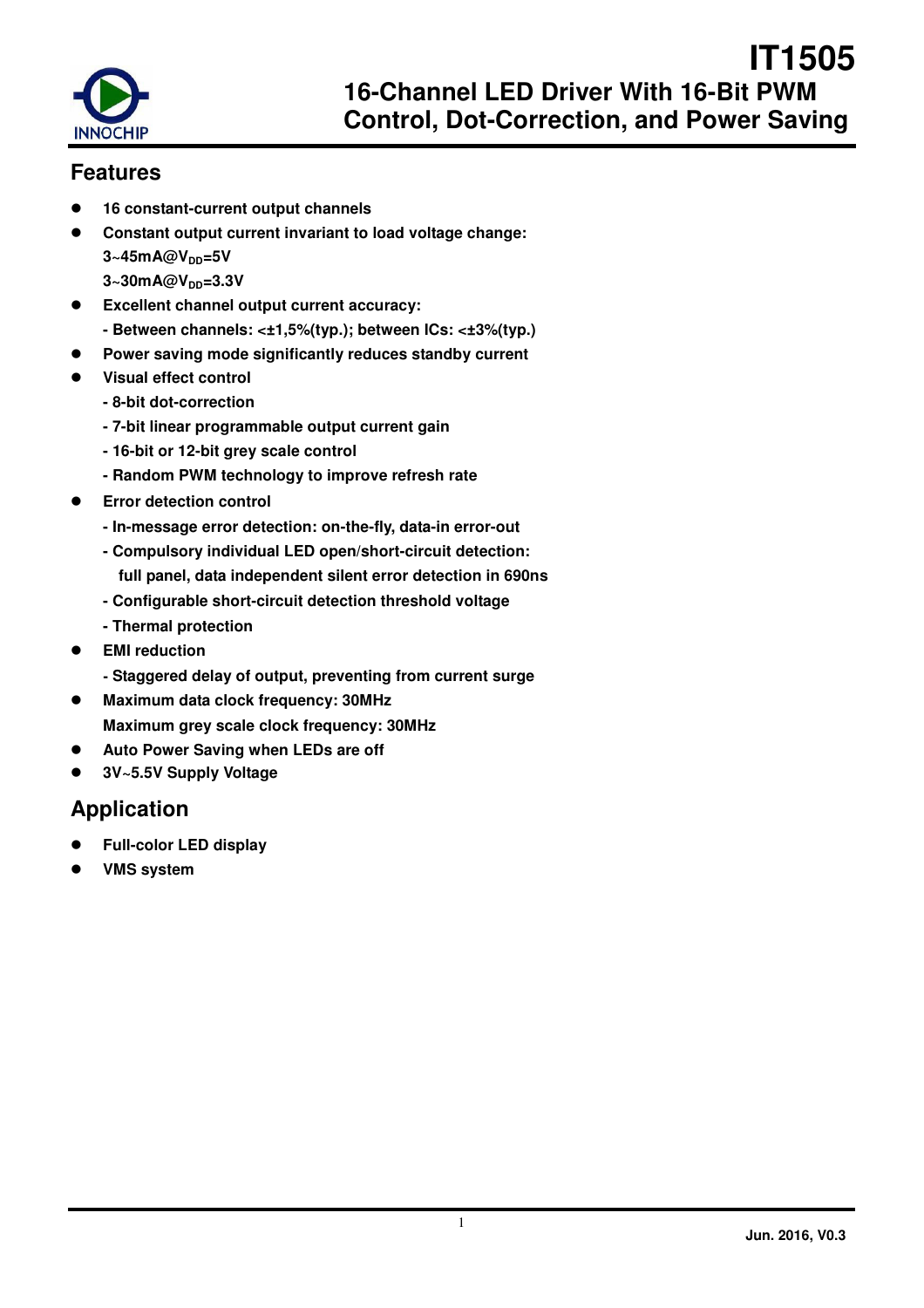

## **General Description**

IT1505 is a 16-channel constant current LED driver with selectable 16-/12-bit grey scale control and 8-bit dot correction. The constant current for each output channel is from 3mA to 45mA. The current is set by an external resistor. IT1505 shares the data input and data output to extend the functionality, such as in-message error detection, compulsory error detection, thermal protection, and current gain control in LED display systems.

With random PWM technology, IT1505 improves the PWM by breaking the "on" time into several random period "on" time, therefore IT1505 is able to increase visual refresh quality. Besides, IT1505 provides 16-bit grey scale control to enrich the color of image, allowing to present video images with 65,536 grey scales. IT1505 also provides 8-bit dot correction to calibrate the brightness and color of LEDs individually. Furthermore, the preset current of IT1505 also can be adjusted by 128 steps for LED global brightness.

With in-message error detection, IT1505 can detect individual LED for both open- and short-circuit errors on-the-fly without extra components. In addition, to have a better system reliability, IT1505 is built with thermal protection functions.

IT1505 also features one power saving mode. If all 16-output data are "0", IT1505 will save the power automatically. The power saving mode is suitable for VMS LED display panels when the panels only need to be turned on occasionally.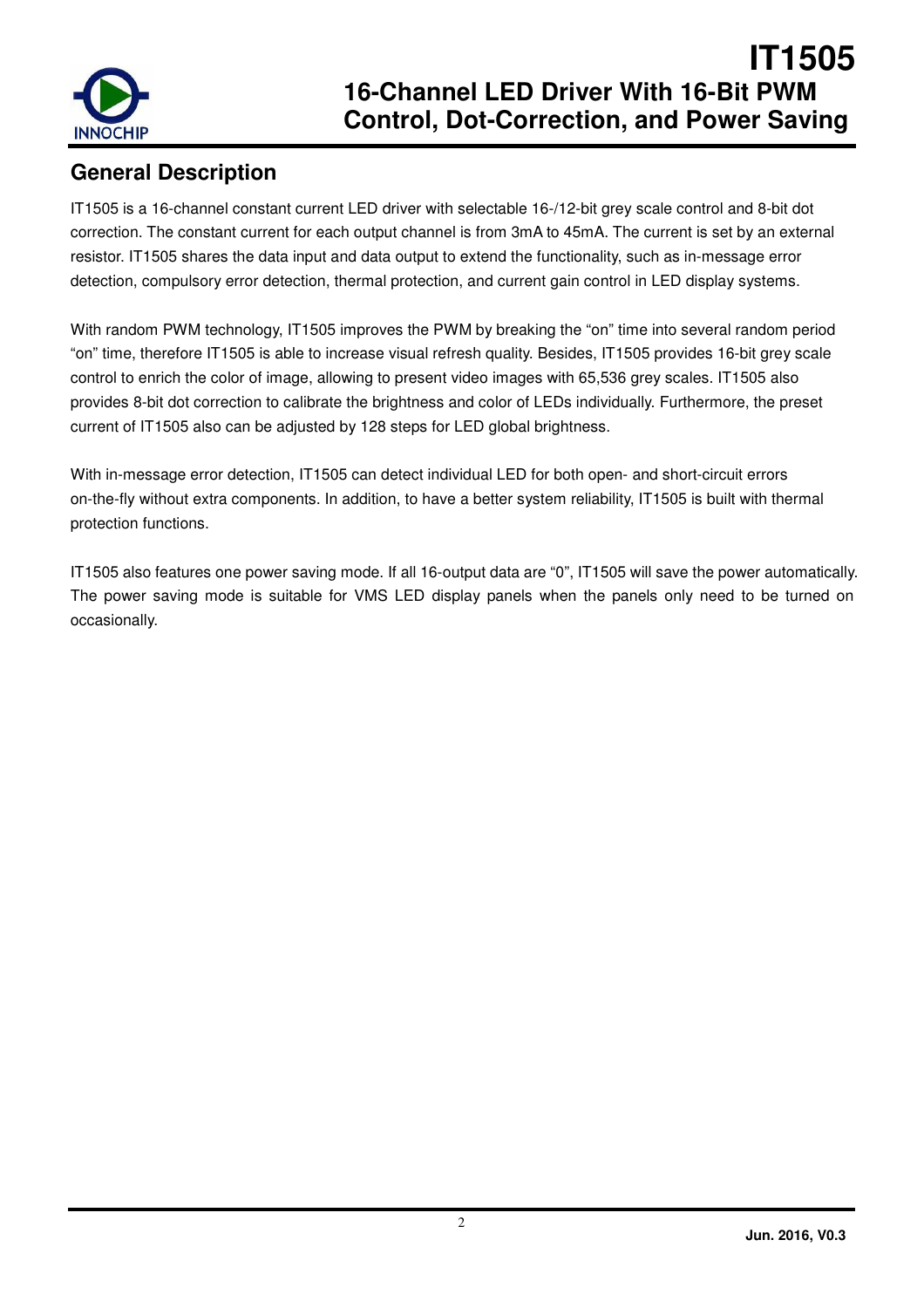

## **Pin Configurations**



## **Terminal Description**

| <b>Pin Name</b> | <b>Description</b>                                                                                                                            |  |  |  |  |  |  |
|-----------------|-----------------------------------------------------------------------------------------------------------------------------------------------|--|--|--|--|--|--|
| <b>GND</b>      | Ground terminal for control logic and current sink.                                                                                           |  |  |  |  |  |  |
| <b>SDI</b>      | Serial-data input to the shift register.                                                                                                      |  |  |  |  |  |  |
| <b>DCLK</b>     | Clock input terminal used to shift data on rising edge and carries command information<br>when LE is asserted.                                |  |  |  |  |  |  |
| LE              | Data strobe terminal and controlling command with DCLK.                                                                                       |  |  |  |  |  |  |
| OUT0~OUT15      | Constant current output terminals.                                                                                                            |  |  |  |  |  |  |
| <b>GCLK</b>     | Grey scale clock terminal.<br>Clock input for grey scale. The grey scale display is counted by grey scale clock comparing<br>with input data. |  |  |  |  |  |  |
| <b>SDO</b>      | Serial-data output to the receiver-end SDI of next driver IC.                                                                                 |  |  |  |  |  |  |
| <b>R-EXT</b>    | Input terminal used to connect an external resistor for setting up output current for all output<br>channels.                                 |  |  |  |  |  |  |
| <b>VDD</b>      | 3.3V/5V supply voltage terminal.                                                                                                              |  |  |  |  |  |  |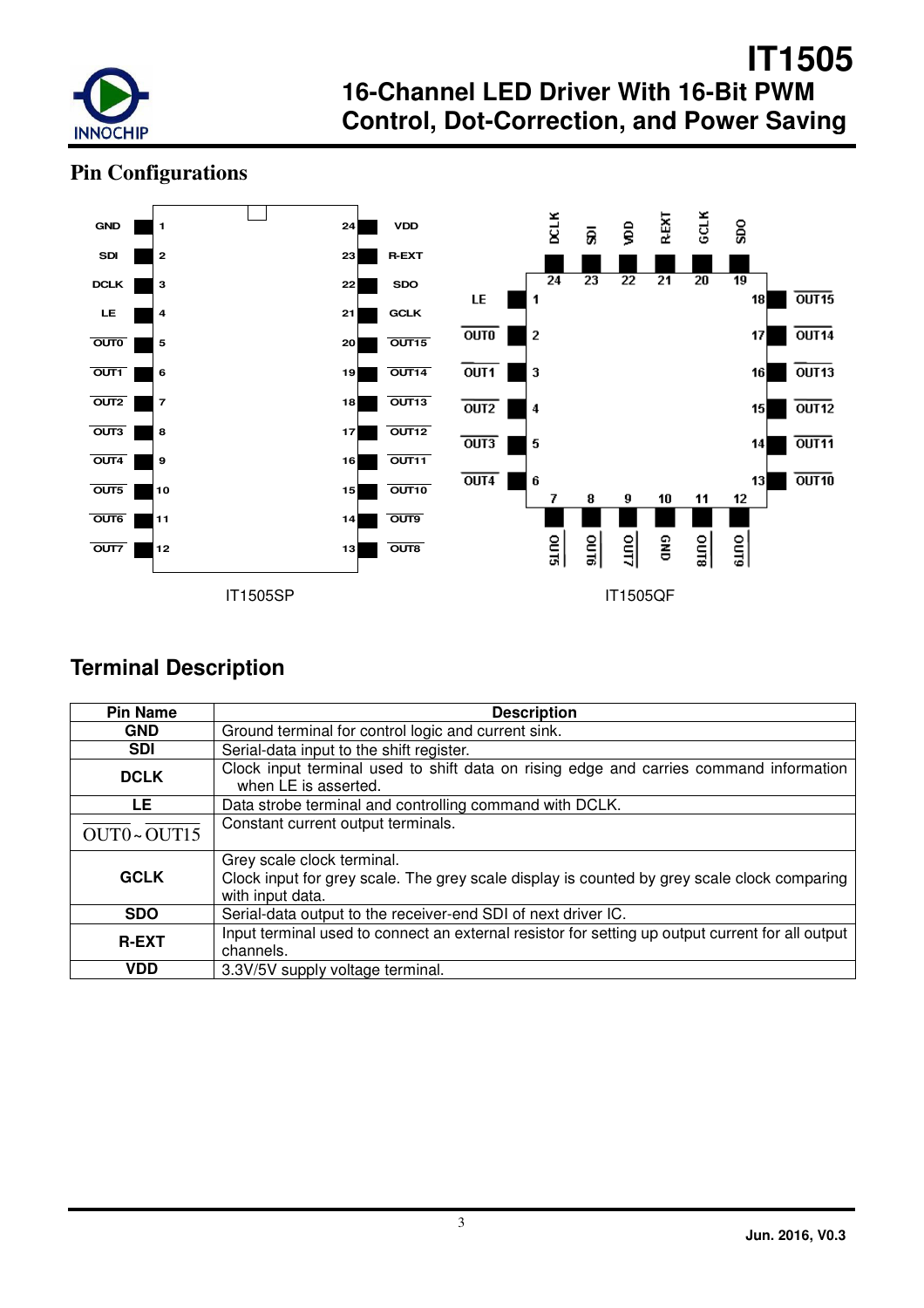

## **Block Diagram**

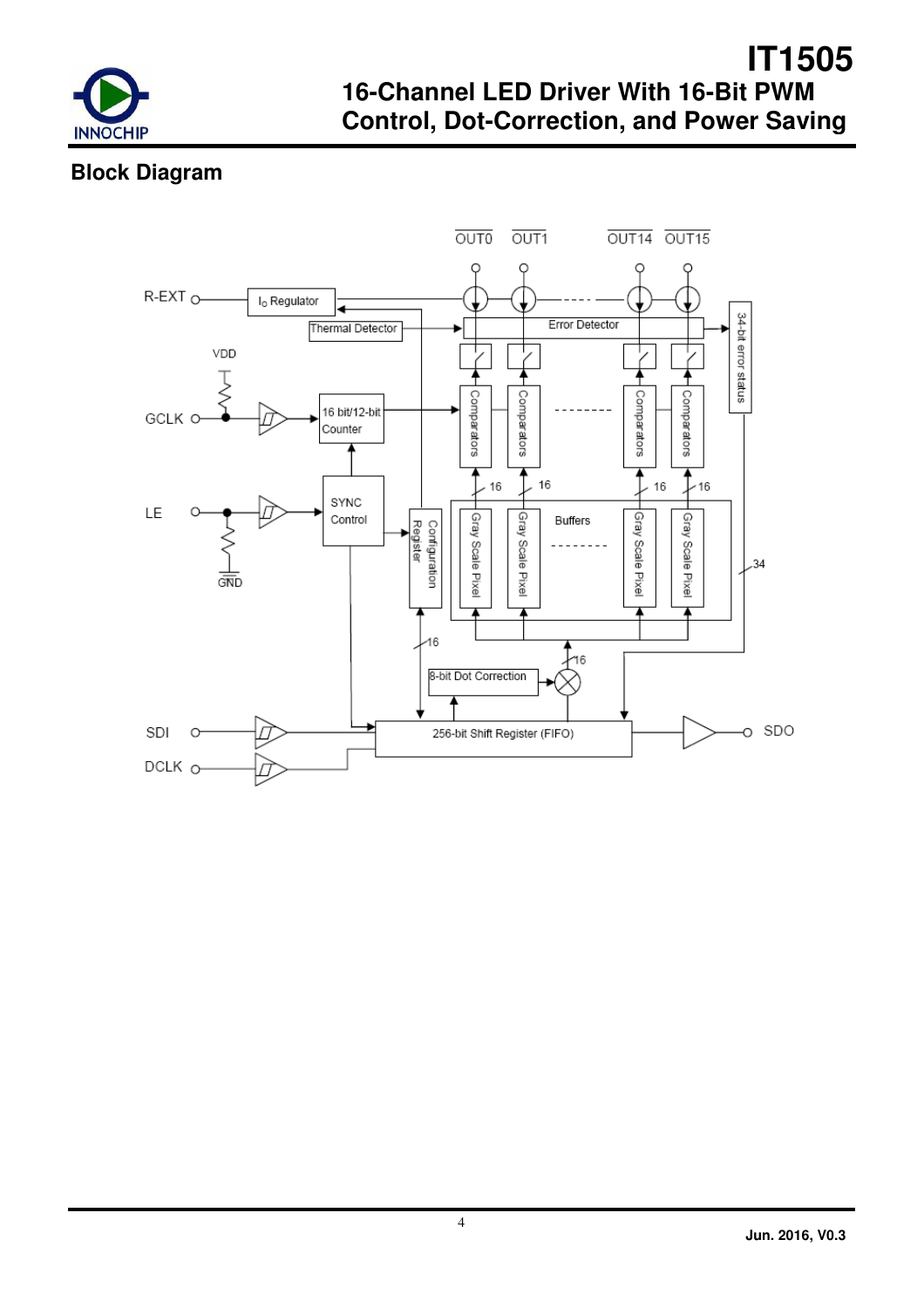

## **Equivalent Circuits of Inputs and Outputs**

**GCLK, DCLK, SDI terminal LE terminal** 









## **Maximum Ratings**

| <b>Characteristics</b>                |               | Symbol                       | Rating                   | Unit           |
|---------------------------------------|---------------|------------------------------|--------------------------|----------------|
| <b>Supply Voltage</b>                 |               | V <sub>DD</sub>              | $0 - 7$                  |                |
| Input Pin Voltage(SDI)                |               | $V_{IN}$                     | $-0.4 \sim V_{DD} + 0.4$ | v              |
| <b>Output Current</b>                 |               | $I_{\text{OUT}}$             | $+50$                    | mA             |
| <b>Sustaining Voltage at OUT Port</b> |               | $\mathsf{V}_{\mathsf{DS}}$   | $-0.5 - 17$              |                |
| <b>GND Terminal Current</b>           |               | <sup>I</sup> GND             | $+1280$                  | mA             |
| <b>Power Dissipation</b>              | IT1505SP Type | $P_{D}$                      | 3.5                      | w              |
| (On PCB, $Ta = 25^{\circ}C$ )         | IT1505QF Type |                              | 3.1                      |                |
| <b>Thermal Resistance</b>             | IT1505SP Type | $R_{th(i-a)}$                | 67                       | $^{\circ}$ C/W |
| (On PCB, $Ta = 25^{\circ}C$ )         | IT1505QF Type |                              | 42                       |                |
| <b>Operating Temperature</b>          |               | $T_{\text{opt}}$             | $-40 - +85$              | °C             |
| <b>Storage Temperature</b>            |               | ${\mathsf T}_{\textsf{stg}}$ | $-55 - +150$             | °C             |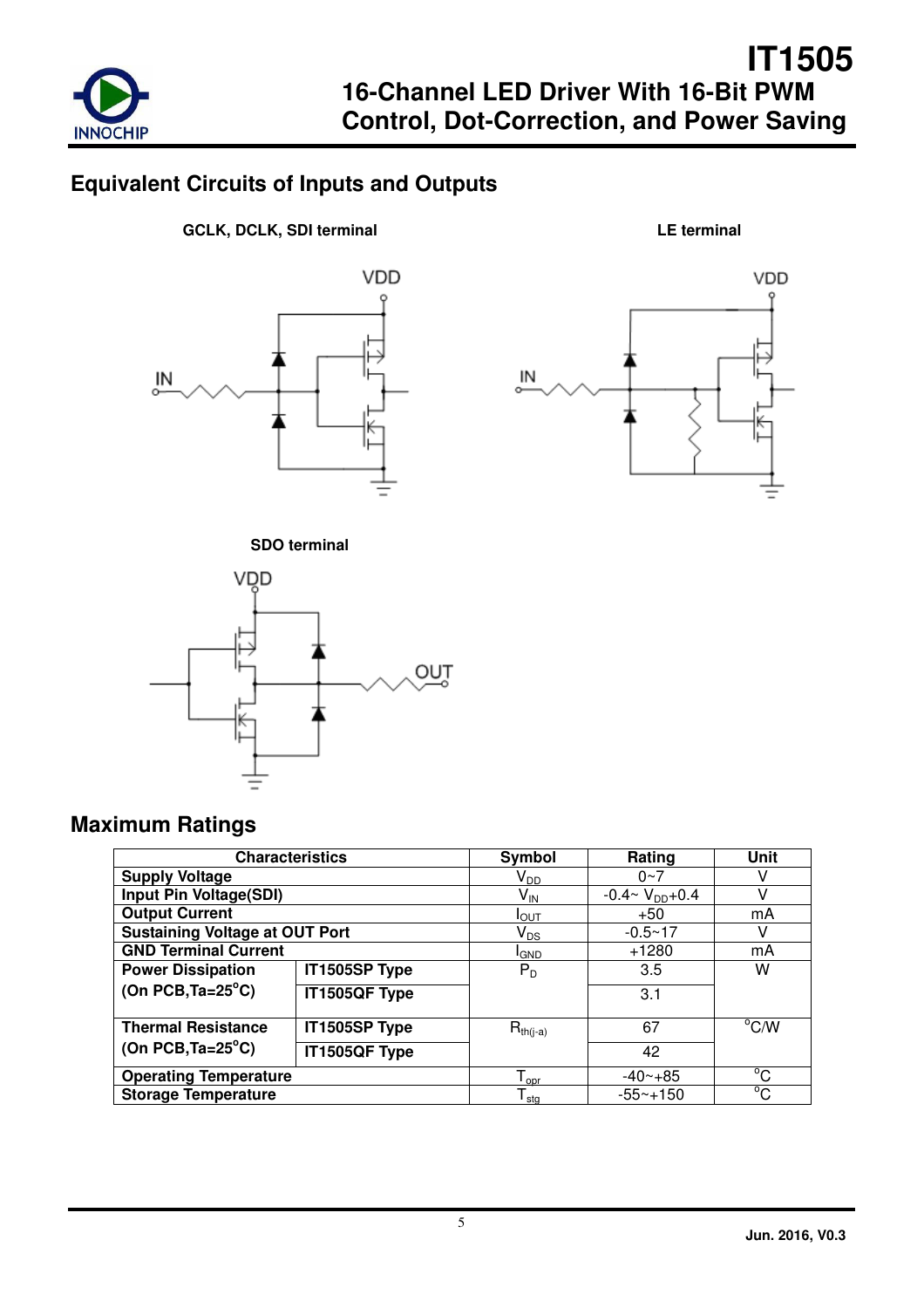

# Electrical Characteristics (V<sub>DD</sub>=5V, Ta=25<sup>°</sup>C)

| <b>Parameter</b>                                 |                      | Symbol                          | <b>Conditions</b>                                                    | Min.                         | Typ.                     | Max.                     | <b>Unit</b>              |                      |
|--------------------------------------------------|----------------------|---------------------------------|----------------------------------------------------------------------|------------------------------|--------------------------|--------------------------|--------------------------|----------------------|
| Supply Voltage Range                             |                      | $V_{DD}$                        |                                                                      |                              | 4.5                      | 5.0                      | 5.5                      | v                    |
| Output Voltage                                   |                      | $V_{\text{OUT}}$                |                                                                      |                              |                          | $\overline{a}$           | 17                       | $\mathbf v$          |
|                                                  |                      | $I_{\text{OUT}}$                | DC Output Channel                                                    |                              | 3                        | $\overline{\phantom{0}}$ | 45                       |                      |
| <b>Output Current</b>                            |                      | $I_{OH}$                        | <b>SDO</b>                                                           |                              | $\mathbf{r}$             | $\overline{\phantom{0}}$ | $-1$                     | mA                   |
|                                                  |                      | $I_{OL}$                        | <b>SDO</b>                                                           |                              | $\overline{\phantom{a}}$ | $\overline{\phantom{0}}$ | 1                        |                      |
| Output Leakage Current                           |                      | $I_{\text{OUT}}$                | $\overline{V_{\text{OUT}}}$ =17.0V                                   |                              | $\blacksquare$           | $\overline{\phantom{0}}$ | 0.5                      | μA                   |
| Current Skew(Channel)                            |                      | dI <sub>OUT1</sub>              | $I_{OUT}$<br>$=25.8mA, V_{DS}=1V$                                    | $R_{\text{EXT}}=560\Omega$   | $\overline{\phantom{0}}$ | ±1.5                     | ±3                       | %                    |
|                                                  |                      |                                 | $I_{OUT} = 45mA, V_{DS} = 1V$                                        | $R_{EXT}=310\Omega$          | $\mathbb{L}$             | ±1.5                     | ±3                       | $\%$                 |
| Current Skew(IC)                                 |                      | $dl_{\text{OUT2}}$              | $I_{\text{OUT}}$<br>$=25.8mA, V_{DS}=1V$                             | $R_{\text{FXT}} = 560\Omega$ | $\overline{\phantom{a}}$ | ±3                       | ±6                       | %                    |
|                                                  |                      |                                 | $I_{OUT} = 45mA, V_{DS} = 1V$                                        | $R_{\text{EXT}} = 310\Omega$ | $\overline{\phantom{a}}$ | ±3                       | ±6                       | $\frac{1}{\sqrt{2}}$ |
| Output Current vs.<br>Output Voltage Regulation* |                      | $%$ /d $V_{DS}$                 | $V_{DS}$ within 1.0V and 3.0V,<br>$R_{EXT} = 560\Omega\omega$ 25.8mA |                              |                          | ±0.1                     |                          | % / V                |
| Output Current vs.<br>Supply Voltage Regulation* |                      | $%$ /d $V_{DD}$                 | $V_{DD}$ within 4.5V and 5.5V                                        |                              | $\overline{\phantom{a}}$ | ±1                       |                          | $%$ /V               |
|                                                  |                      | $V_{iH}$                        | $T_a = -40\degree C - 85\degree C$                                   |                              | $0.7V_{DD}$              | $\overline{\phantom{0}}$ | $V_{D\underline{D}}$     | $\mathbf v$          |
| Input Voltage                                    |                      | $\overline{V_{iL}}$             | $T = -40^{\circ}$ C ~85 $^{\circ}$ C                                 |                              | <b>GND</b>               | $\overline{\phantom{a}}$ | $0.3V_{DD}$              |                      |
| Output Voltage(SDO)                              |                      | $\overline{V}_{\underline{OH}}$ | $I_{OH} = -1.0$ mA                                                   |                              | 4.6                      | $\overline{\phantom{a}}$ |                          | V                    |
|                                                  |                      | $\overline{V}_{\underline{O}L}$ | $I_{OL} = 1.0mA$                                                     |                              |                          | $\overline{\phantom{0}}$ | 0.4                      |                      |
| <b>LED Open Error Detection</b><br>Threshold     |                      | $V_{DS,TH}$                     |                                                                      |                              |                          | 0.3                      | 0.35                     | V                    |
| Pull-down Resistor of LE                         |                      | $R_{IN}$ (down)                 |                                                                      |                              | 250                      | 450                      | 800                      | $K\Omega$            |
|                                                  |                      | $I_{DD}(off)1$                  | $R_{EXT}$ =Open, $OUT0 \sim OUT15$ =OFF                              |                              | $\overline{\phantom{a}}$ | 6                        | $\overline{7}$           |                      |
|                                                  | <b>OFF</b>           | $I_{DD}(off)2$                  | $R_{EXT}=560\Omega$ , OUT $0 \sim$ OUT $15$ = OFF                    |                              | $\overline{\phantom{a}}$ | 8.5                      | 11                       |                      |
| Supply<br>Current                                |                      | $I_{DD}(off)$ 3                 | $R_{EXT}=310\Omega$ , $OUT0 \sim OUT15 = OFF$                        |                              | $\overline{\phantom{a}}$ | 10.5                     | 13                       | mA                   |
| (DCLK=GCL                                        |                      | $I_{DD}(on)1$                   | $R_{EXT}=560\Omega$ , $OUT0 \sim OUT15 = ON$                         |                              | $\overline{\phantom{a}}$ | 8.5                      | 11                       |                      |
| $K=0$ Hz)                                        | ON                   | $I_{DD}(on)2$                   | $R_{EXT}=310\Omega$ , OUT $0 \sim$ OUT $15$ = ON                     |                              | $\blacksquare$           | 11                       | 13                       |                      |
|                                                  | Power<br>saving mode | $I_{DD}$ (power<br>saving)      |                                                                      |                              |                          | 30                       | 50                       | uA                   |
| Supply<br>Current                                | ON                   | $I_{DD}(on)1$                   | $R_{EXT}=560\Omega$ , OUT $0 \sim$ OUT $15$ = ON                     |                              | $\overline{\phantom{a}}$ | 22                       | $\overline{\phantom{a}}$ | mA                   |
| (DCLK=GCL                                        |                      | $I_{DD}(on)2$                   | $R_{EXT}=310\Omega$ , $OUT0 \sim OUT15 = ON$                         |                              | $\frac{1}{2}$            | 24                       |                          |                      |
| K=30MHz,<br>SDI=15MHz                            | Power<br>saving mode | $I_{DD}$ (power<br>saving)      |                                                                      |                              | 9                        |                          | mA                       |                      |
| <b>Thermal Flag</b><br>Temperature 1             |                      | T <sub>TF1</sub>                | Junction Temperature                                                 |                              | $\overline{\phantom{a}}$ | 140                      |                          | $\mathbf{C}$         |
| <b>Thermal Flag</b><br>Temperature 2             |                      | T <sub>TF2</sub>                | Junction Temperature                                                 |                              | $\overline{\phantom{a}}$ | 160                      |                          | $\mathbf{C}$         |

**\*One channel on.**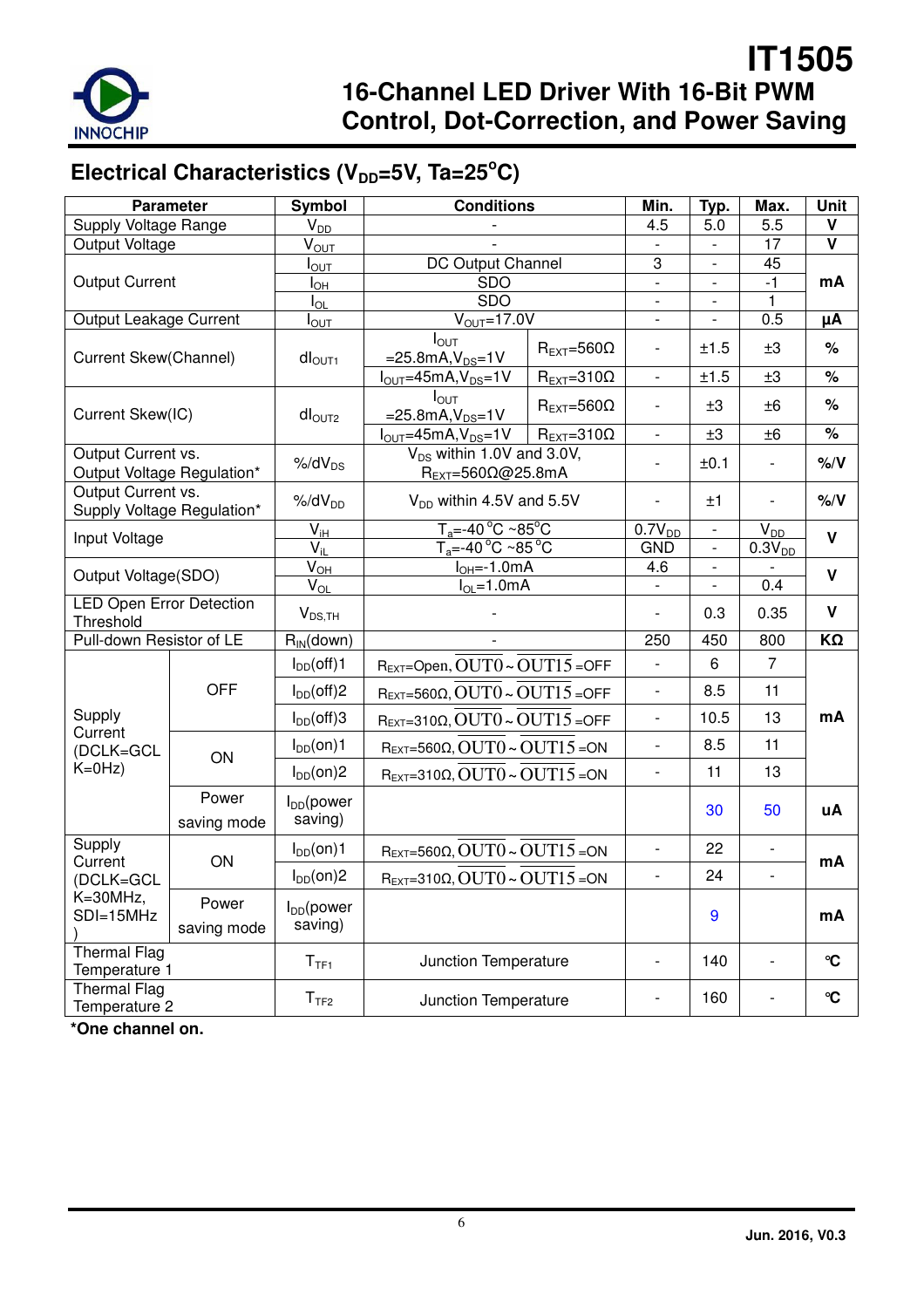

# Electrical Characteristics (V<sub>DD</sub>=3.3V, Ta=25<sup>°</sup>C)

|                                      | <b>Parameter</b>                | Symbol                     | <b>Conditions</b>                                                    |                                                              |                                                      |                          | Min.                     | Typ.                    | Max.           | Unit |     |                          |    |  |
|--------------------------------------|---------------------------------|----------------------------|----------------------------------------------------------------------|--------------------------------------------------------------|------------------------------------------------------|--------------------------|--------------------------|-------------------------|----------------|------|-----|--------------------------|----|--|
| Supply Voltage Range                 |                                 | $V_{DD}$                   |                                                                      |                                                              | 3.0                                                  | 3.3                      | 3.6                      | v                       |                |      |     |                          |    |  |
| Output Voltage                       |                                 | $\bar{V}_{\text{OUT}}$     |                                                                      |                                                              | $\mathbf{L}$                                         | $\overline{a}$           | 17                       | $\overline{\mathsf{v}}$ |                |      |     |                          |    |  |
|                                      |                                 | I <sub>OUT</sub>           | <b>DC Output Channel</b>                                             |                                                              |                                                      |                          |                          |                         |                |      | 3   | $\overline{\phantom{0}}$ | 45 |  |
| <b>Output Current</b>                |                                 | I <sub>OH</sub>            | SDO                                                                  |                                                              | $\blacksquare$                                       | $\overline{\phantom{0}}$ | -1                       | mA                      |                |      |     |                          |    |  |
|                                      |                                 | $I_{OL}$                   | <b>SDO</b>                                                           |                                                              |                                                      |                          | 1                        |                         |                |      |     |                          |    |  |
| Output Leakage Current               |                                 | $I_{\text{OUT}}$           | $\overline{V_{\text{OUT}}=17.0}$ V                                   |                                                              | $\mathbf{r}$                                         | $\overline{a}$           | 0.5                      | μA                      |                |      |     |                          |    |  |
| Current Skew(Channel)                |                                 | $dI_{\text{OUT1}}$         | $I_{\text{OUT}}$<br>$IOUT=45mA, VDS=1V$                              | $R_{\text{EXT}}=560\Omega$<br>$R_{EXT}=310\overline{\Omega}$ | $\overline{\phantom{a}}$<br>$\overline{\phantom{a}}$ | ±1.5<br>±1.5             | $\pm 3$<br>±3            | $\%$<br>$\%$            |                |      |     |                          |    |  |
|                                      |                                 |                            | $I_{\text{OUT}}$                                                     | $R_{\text{EXT}}=560\Omega$                                   |                                                      | ±3                       | ±6                       | %                       |                |      |     |                          |    |  |
| Current Skew(IC)                     |                                 | $dl_{\text{OUT2}}$         | $I_{\text{OUT}}=45mA, V_{\text{DS}}=1V$                              | $R_{EXT}=310\Omega$                                          | $\frac{1}{2}$                                        | ±3                       | ±6                       | %                       |                |      |     |                          |    |  |
| Output Current vs.                   | Output Voltage Regulation*      | $%$ /d $V_{DS}$            | $V_{DS}$ within 1.0V and 3.0V,<br>$R_{EXT} = 560\Omega\omega$ 25.8mA |                                                              | $\overline{a}$                                       | ±0.1                     | $\overline{\phantom{a}}$ | % / V                   |                |      |     |                          |    |  |
| Output Current vs.                   | Supply Voltage Regulation*      | $%$ /d $V_{DD}$            | $V_{DD}$ within 3.0V and 3.6V                                        |                                                              |                                                      | ±1                       |                          | $\% / V$                |                |      |     |                          |    |  |
| Input Voltage                        |                                 | $V_{iH}$                   | $T_a = -40\degree C - 85\degree C$                                   |                                                              | $0.7V_{DD}$                                          | $\overline{\phantom{a}}$ | $V_{D\underline{D}}$     | V                       |                |      |     |                          |    |  |
|                                      |                                 | $V_{iL}$                   | $T_a = -40^{\circ}$ C ~85 $^{\circ}$ C                               |                                                              | <b>GND</b>                                           | $\overline{\phantom{a}}$ | $0.3V_{DD}$              |                         |                |      |     |                          |    |  |
| Output Voltage(SDO)                  |                                 | $\overline{V}_{\text{OH}}$ | $IOH=-1.0mA$                                                         |                                                              | 2.9                                                  | $\overline{\phantom{0}}$ |                          | $\mathsf{V}$            |                |      |     |                          |    |  |
|                                      |                                 |                            | $I_{\text{O}} = 1.0 \text{mA}$                                       |                                                              | $\overline{V}_{\underline{OL}}$                      |                          |                          |                         | $\overline{a}$ | L.   | 0.4 |                          |    |  |
| Threshold                            | <b>LED Open Error Detection</b> | $V_{DS,TH}$                |                                                                      |                                                              |                                                      | 0.3                      | 0.35                     | $\mathbf v$             |                |      |     |                          |    |  |
|                                      | Pull-down Resistor of LE        | $R_{IN}$ (down)            |                                                                      |                                                              | 250                                                  | 450                      | 800                      | $K\Omega$               |                |      |     |                          |    |  |
|                                      |                                 | $I_{DD}(off)1$             | REXT=Open, OUT0~OUT15=OFF                                            |                                                              | $\overline{a}$                                       | 5.5                      | 6                        |                         |                |      |     |                          |    |  |
|                                      | <b>OFF</b>                      | $I_{DD}(off)2$             | $R_{EXT} = 560\Omega$ , OUT $0 \sim$ OUT $15 =$ OFF                  |                                                              | $\overline{\phantom{a}}$                             | 8                        | 10                       |                         |                |      |     |                          |    |  |
| Supply                               |                                 | $I_{DD}(off)3$             | $R_{EXT}=310\Omega$ , $OUT0 \sim OUT15 = OFF$                        |                                                              |                                                      | 10                       | 11                       | mA                      |                |      |     |                          |    |  |
| Current<br>$(DCLK = G)$              | ON                              | $I_{DD}(on)1$              | $R_{\text{EXT}} = 560\Omega$ , OUT $0 \sim$ OUT $15$ = ON            |                                                              | $\overline{\phantom{a}}$                             | 8.5                      | 10                       |                         |                |      |     |                          |    |  |
| $CLK=0Hz$                            |                                 | $I_{DD}(on)2$              | $R_{\text{EXT}} = 310\Omega$ , OUT $0 \sim$ OUT $15$ = ON            |                                                              |                                                      | 10                       | 11                       |                         |                |      |     |                          |    |  |
|                                      | Power saving<br>mode            | $I_{DD}$ (power<br>saving) |                                                                      |                                                              |                                                      | 10                       | 20                       | uA                      |                |      |     |                          |    |  |
| Supply                               |                                 | $I_{DD}(on)1$              | $R_{EXT} = 560\Omega$ , $OUT0 \sim OUT15 = ON$                       |                                                              | $\equiv$                                             | 16                       | ä,                       |                         |                |      |     |                          |    |  |
| Current<br>$(DCLK = G)$<br>CLK=30M   | ON                              | $I_{DD}(on)2$              | $R_{EXT}=310\Omega$ , OUT $0 \sim$ OUT $15$ = ON                     |                                                              | $\overline{\phantom{m}}$                             | 17.5                     | $\overline{\phantom{a}}$ | mA                      |                |      |     |                          |    |  |
| $Hz, SDI =$<br>15MHz)                | Power saving<br>mode            | $I_{DD}$ (power<br>saving) |                                                                      |                                                              |                                                      | 5.5                      |                          | mA                      |                |      |     |                          |    |  |
| <b>Thermal Flag</b><br>Temperature 1 |                                 | T <sub>TF1</sub>           | Junction Temperature                                                 |                                                              | $\frac{1}{2}$                                        | 140                      | $\blacksquare$           | $\mathbf{C}$            |                |      |     |                          |    |  |
| <b>Thermal Flag</b><br>Temperature 2 |                                 | T <sub>TF2</sub>           | Junction Temperature                                                 |                                                              | $\overline{a}$                                       | 160                      |                          | $\mathbf{C}$            |                |      |     |                          |    |  |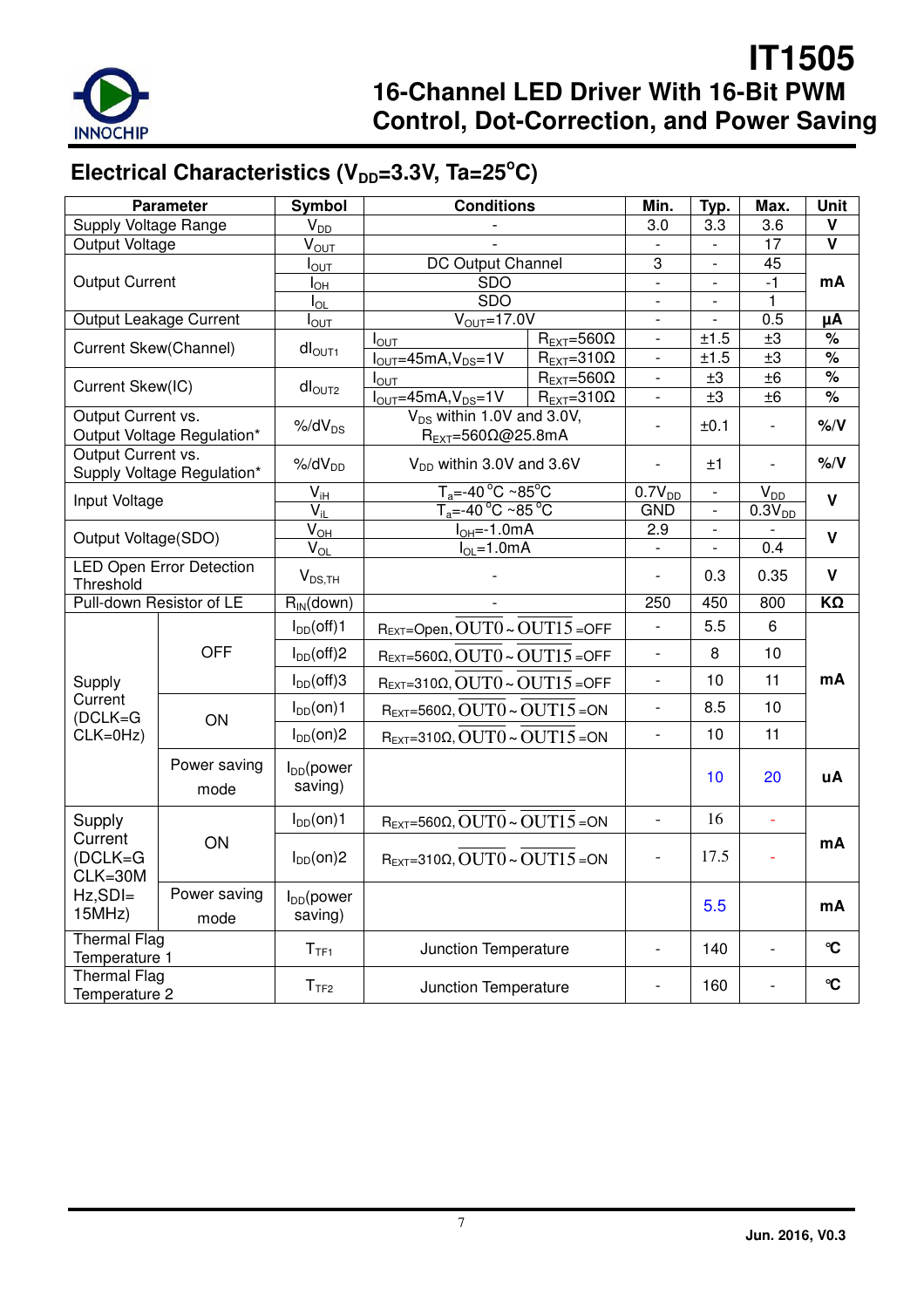

### **Test Circuit for Electrical Characteristics**

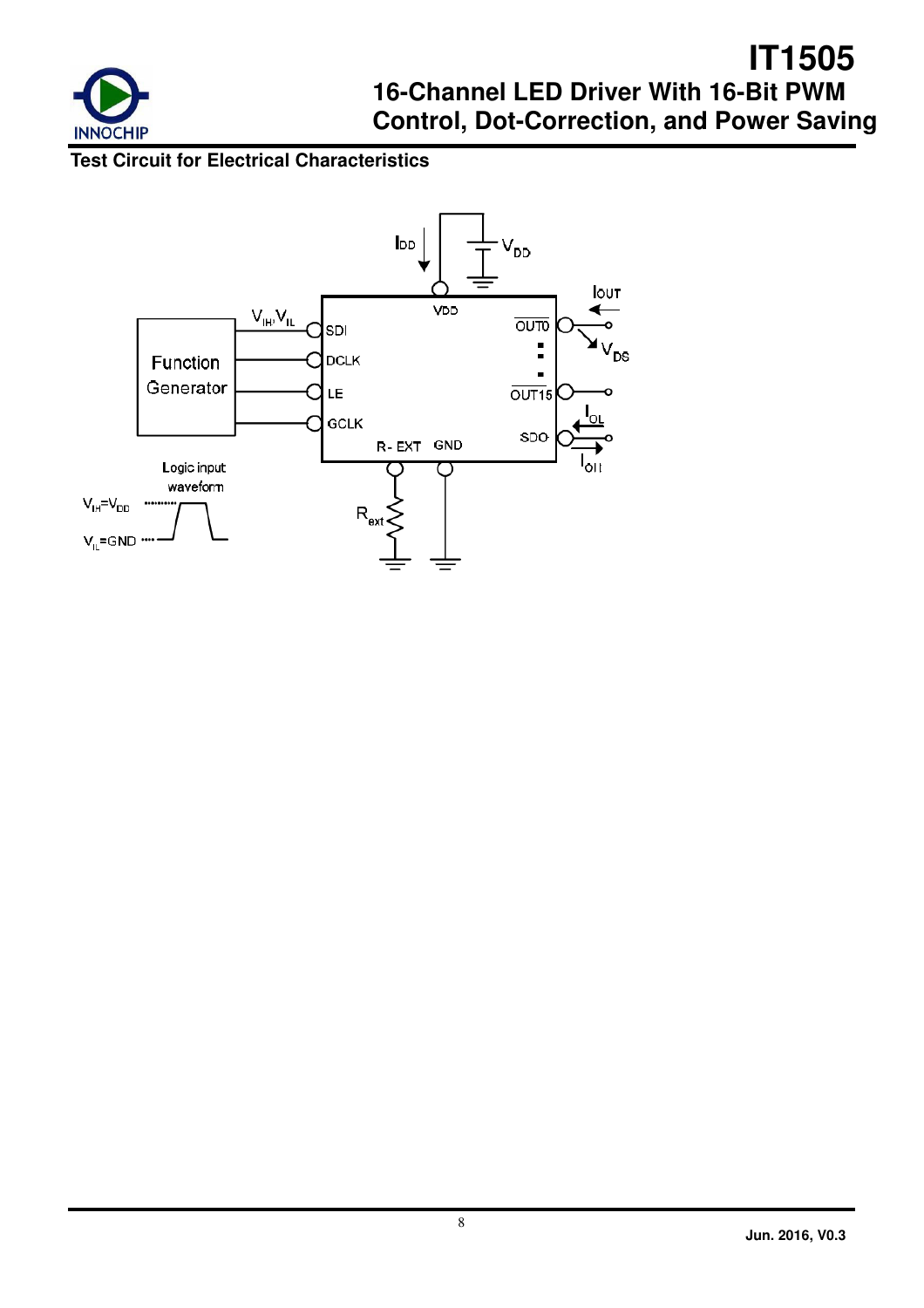

# Switching Characteristics (V<sub>DD</sub>=5.0V, Ta=25°C)

| <b>Characteristics</b>                                 |                        | Symbol                                | <b>Condition</b>                        | Min.                     | Typ.                     | Max.                     | Unit     |
|--------------------------------------------------------|------------------------|---------------------------------------|-----------------------------------------|--------------------------|--------------------------|--------------------------|----------|
|                                                        | SDI-DCLK1              | t <sub>suo</sub>                      |                                         |                          |                          |                          | ns       |
| Setup Time                                             | LE1-DCLK1              | t <sub>SU1</sub>                      |                                         | 1                        | $\overline{\phantom{a}}$ |                          | ns       |
|                                                        | LE <sub>1</sub> -DCLK1 | t <sub>SU2</sub>                      |                                         | 5                        | $\overline{\phantom{0}}$ |                          | ns       |
| <b>Hold Time</b>                                       | DCLK1-SDI              | $t_{H0}$                              |                                         | 3                        | $\overline{\phantom{a}}$ |                          | ns       |
|                                                        | DCLK1-LE <sub>J</sub>  | $t_{H1}$                              |                                         | 7                        |                          |                          | ns       |
|                                                        | DCLK-SDO               | t <sub>PD0</sub>                      |                                         | $\blacksquare$           | 29                       | 33                       | ns       |
| <b>Propagation Delay Time</b>                          | GCLK-OUT4n*            | $t_{PD1}$                             | $V_{DD} = 5.0V$                         |                          | 35                       |                          | ns<br>ns |
|                                                        | LE-SDO**               | $t_{PD2}$                             | $V_{IH} = V_{DD}$                       | $\overline{a}$           | 30                       | 40                       | ns       |
| OUT4n +1 $*$                                           |                        | $t_{DL1}$                             | $V_{IL} = GND$<br>$R_{ext} = 700\Omega$ |                          | 5                        |                          | ns<br>ns |
| <b>Stagger Delay Time</b>                              | $OUT4n + 2*$           | $t_{DL2}$                             | $V_{DS} = 1V$<br>$R_1 = 150\Omega$      |                          | 10                       |                          | ns       |
|                                                        | OUT4n + $3*$           | $t_{DL3}$                             | $C_L = 10pF$<br>$C_1 = 100nF$           |                          | 15                       | $\overline{\phantom{0}}$ | ns       |
| Pulse Width                                            | <b>LE</b>              | $t_{W(L)}$                            | $C2=10\mu F$                            | 5                        | $\overline{\phantom{a}}$ | -                        | ns       |
| In-message Error Detection Duration<br>(Count by GCLK) | $t_{EDD}$              | $C_{SDO} = 10pF$<br>$V_{LED} = 4.0 V$ | 25                                      |                          |                          | <b>GCLK</b>              |          |
| <b>Compulsory Error Detection Duration</b><br>Time***  | $t_{\sf ERR-C}$        |                                       | 700                                     | $\overline{\phantom{a}}$ |                          | ns                       |          |
| Data Clock Frequency                                   | $F_{DCLK}$             |                                       |                                         |                          | 30                       | <b>MHz</b>               |          |
| <b>Grey Scale Clock Frequency</b>                      | $F_{GCLK}$             |                                       |                                         |                          | 33                       | <b>MHz</b>               |          |
| Output Rise Time of Output Ports                       |                        | $t_{OR}$                              |                                         |                          | 18.4                     | $\overline{\phantom{0}}$ | ns       |
| Output Fall Time of Output Ports                       |                        | $t_{OF}$                              |                                         |                          | 30.4                     | $\overline{\phantom{0}}$ | ns       |

\*There will be one GCLK latency at the first PWM output data. Refer to the Timing Waveform, where n=0,1,2,3.

\*\*In timing of "Read Configuration" and "Read Error Status Code", the next DCLK rising edge should be t<sub>PD2</sub> after the falling edge of LE.

\*\*\*Users have to leave more time than the maximum error detection time for the error detection.

\*\*\*\* With uniform output current.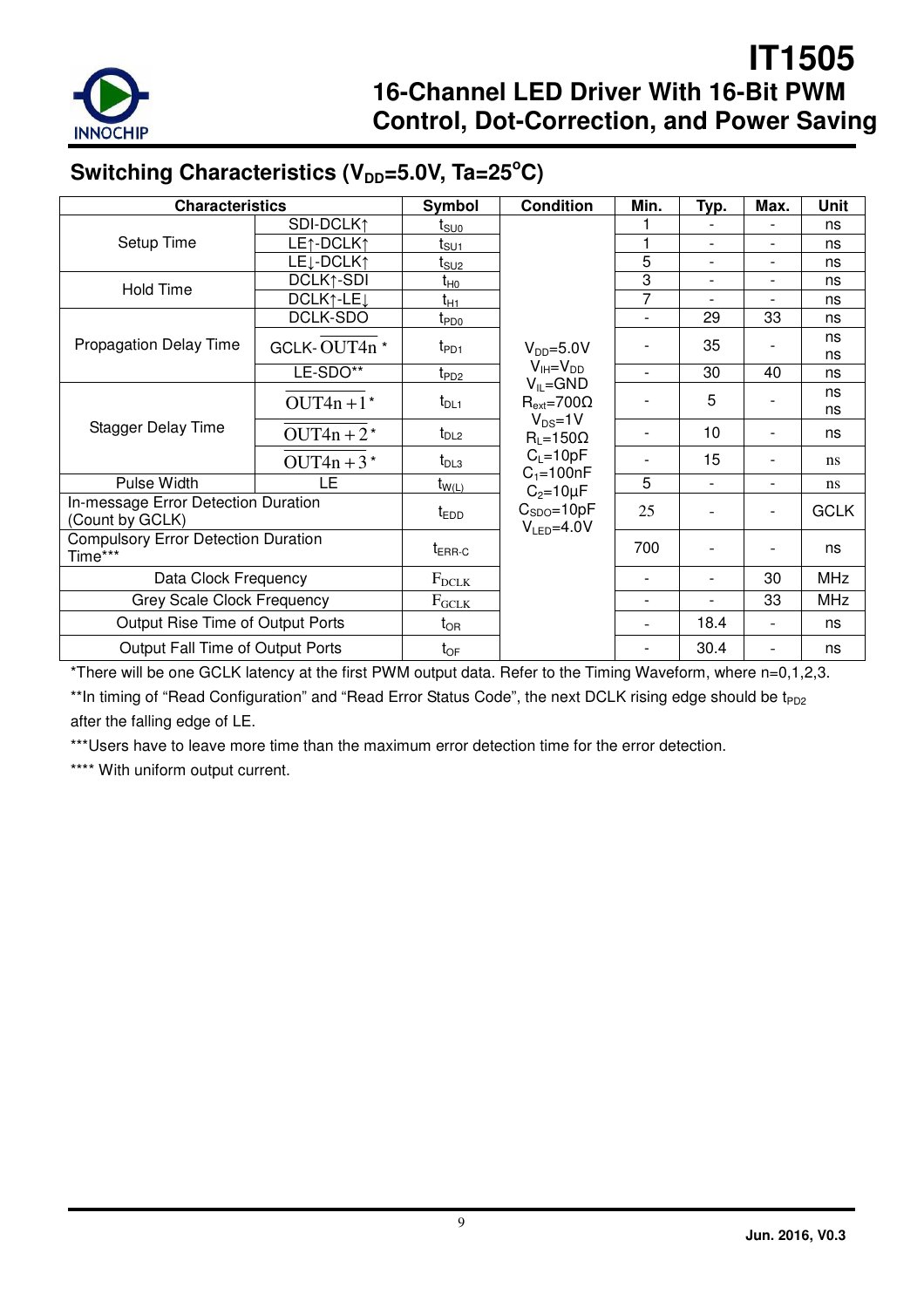

## Switching Characteristics (V<sub>DD</sub>=3.3V, Ta=25°C)

| <b>Characteristics</b>                                 |                                    | Symbol                                  | <b>Condition</b>                     | Min.                     | Typ. | Max.                     | Unit        |
|--------------------------------------------------------|------------------------------------|-----------------------------------------|--------------------------------------|--------------------------|------|--------------------------|-------------|
|                                                        | SDI-DCLK1                          | t <sub>suo</sub>                        |                                      |                          |      |                          | ns          |
| Setup Time                                             | LE1-DCLK1                          | t <sub>su1</sub>                        |                                      |                          |      | $\overline{\phantom{a}}$ | ns          |
|                                                        | LE <sub>J</sub> -DCLK <sub>1</sub> | t <sub>SU2</sub>                        |                                      | 5                        |      | $\overline{\phantom{a}}$ | ns          |
| <b>Hold Time</b>                                       | DCLK1-SDI                          | t <sub>H0</sub>                         |                                      | 3                        |      | $\overline{a}$           | ns          |
|                                                        | DCLK1-LE <sub>J</sub>              | $t_{H1}$                                |                                      | 7                        |      |                          | ns          |
|                                                        | DCLK-SDO                           | t <sub>PD0</sub>                        |                                      | $\blacksquare$           | 46   | 55                       | ns          |
| <b>Propagation Delay Time</b>                          | GCLK-OUT4n*                        | t <sub>PD1</sub>                        | $V_{DD} = 3.3V$                      |                          | 43   |                          | ns          |
|                                                        | LE-SDO**                           | t <sub>PD2</sub>                        | $V_{IH} = V_{DD}$                    |                          | 40   | 50                       | ns          |
|                                                        | $t_{DL1}$                          | $V_{IL} = GND$<br>$R_{ext} = 700\Omega$ |                                      | 7                        |      | ns                       |             |
| <b>Stagger Delay Time</b>                              | OUT4n + $2*$                       | $t_{DL2}$                               | $V_{DS} = 1V$                        | $\overline{\phantom{a}}$ | 14   | $\overline{a}$           | ns          |
|                                                        | OUT4n + $3*$                       | $t_{DL3}$                               | $R_L = 150\Omega$<br>$C_L = 10pF$    |                          | 21   |                          | ns          |
| Pulse Width                                            | LE                                 | $t_{W(L)}$                              | $C_1 = 100nF$                        | 5                        |      |                          | ns          |
| In-message Error Detection Duration<br>(Count by GCLK) |                                    | $t_{EDD}$                               | $C_2 = 10 \mu F$<br>$C_{SDO} = 10pF$ | 25                       |      |                          | <b>GCLK</b> |
| <b>Compulsory Error Detection Duration</b><br>Time***  | $t_{\sf ERR\text{-}C}$             | $V_{LED} = 4.0 V$                       | 690                                  |                          |      | ns                       |             |
| Data Clock Frequency                                   | $F_{DCLK}$                         |                                         |                                      |                          | 20   | <b>MHz</b>               |             |
| Grey Scale Clock Frequency****                         | $F_{GCLK}$                         |                                         |                                      |                          | 25   | <b>MHz</b>               |             |
| Output Rise Time of Output Ports                       |                                    | $t_{OR}$                                |                                      |                          | 24   | $\overline{a}$           | ns          |
| Output Fall Time of Output Ports                       |                                    | $t_{OF}$                                |                                      |                          | 31   |                          | ns          |

\*There will be one GCLK latency at the first PWM output data. Please refer to the Timing Waveform, where n=0,1,2,3.

\*\*In timing of "Read Configuration" and "Read Error Status Code", the next DCLK rising edge should be t<sub>PD2</sub> after the falling edge of LE.

\*\*\*Users have to leave more time than the maximum error detection time for the error detection.

\*\*\*\* With uniform output current.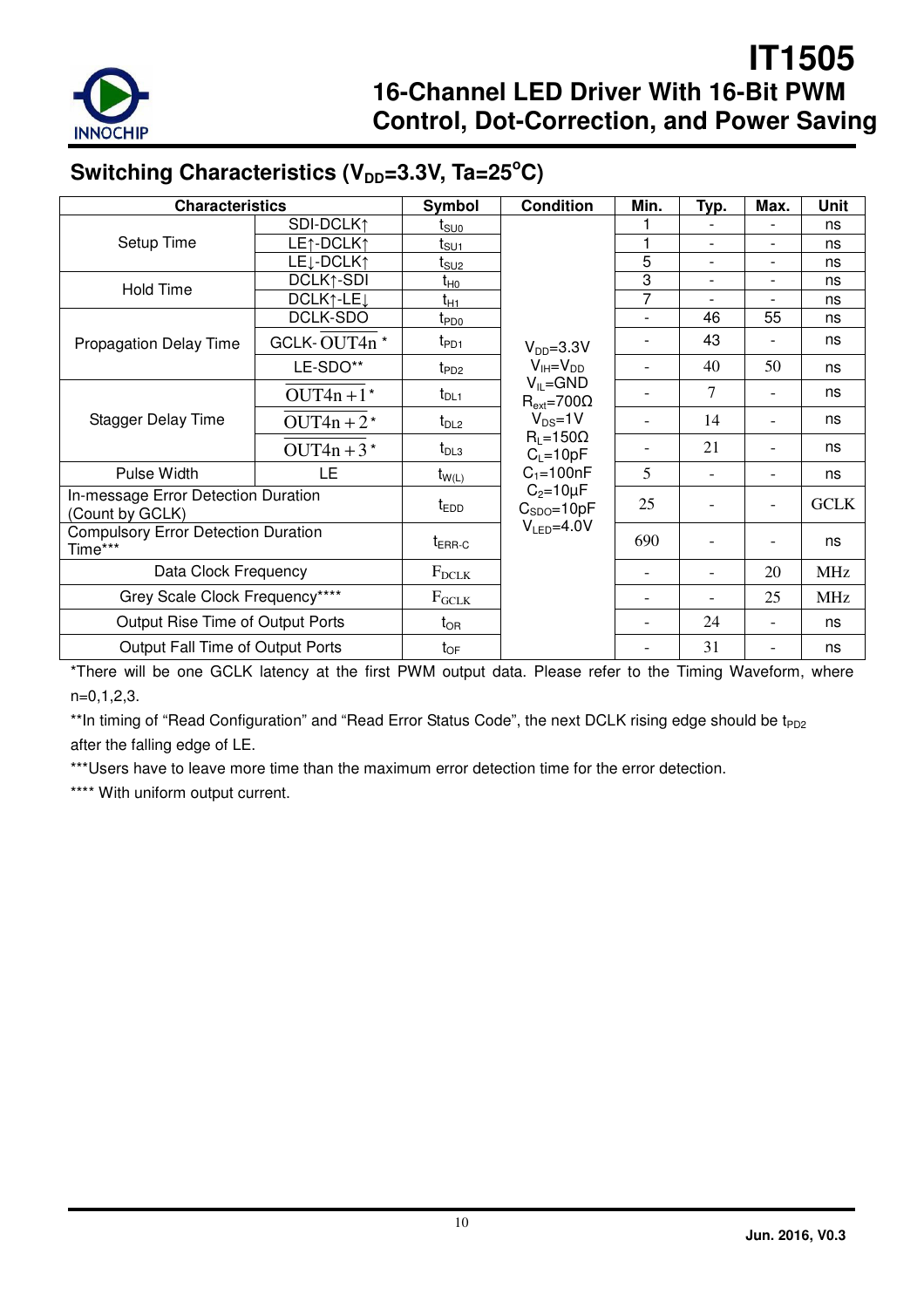

## **Test Circuit for Switching Characteristics**

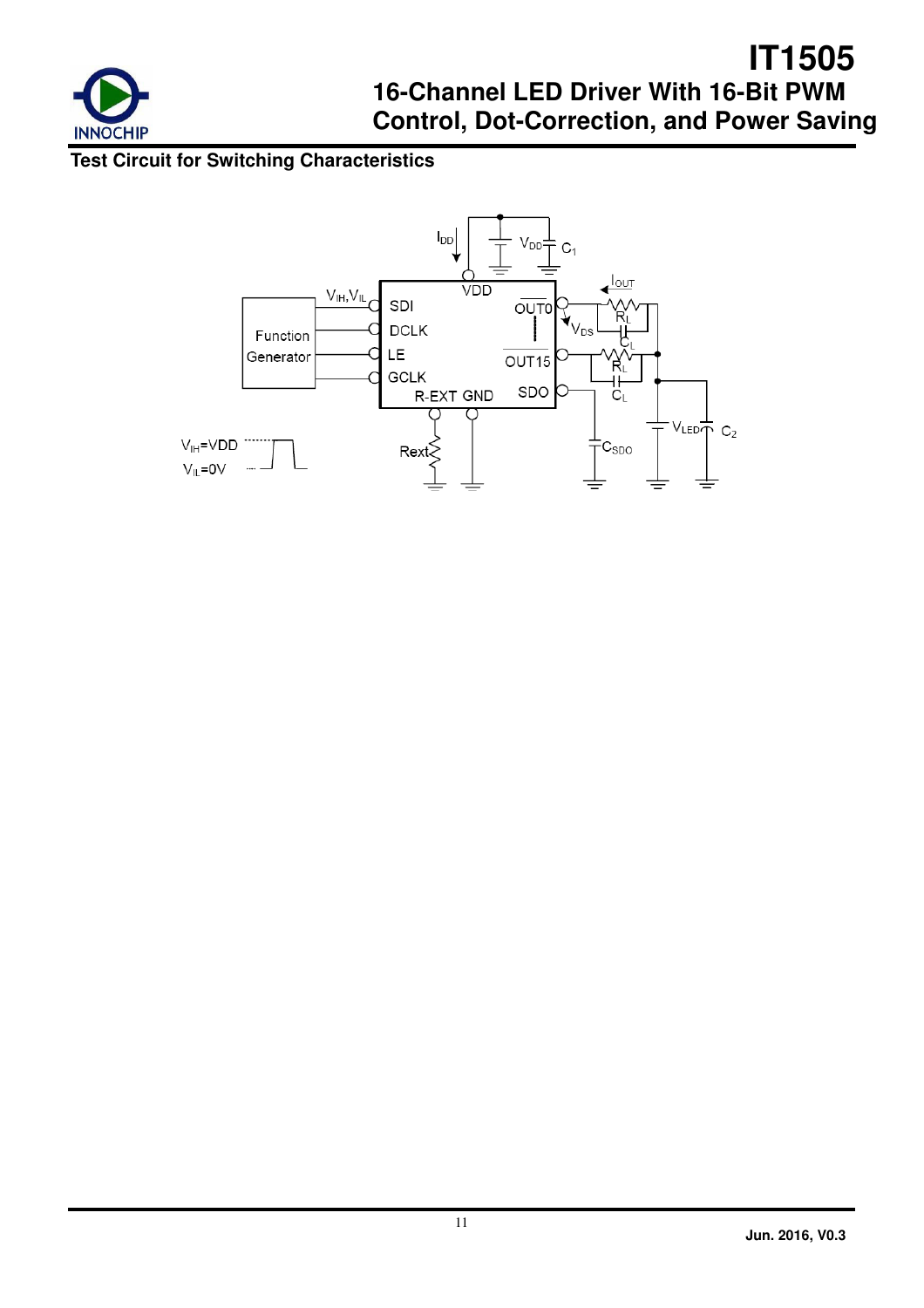

## **Timing Waveform**

**(1)** 



**(2)** 

 **(3)**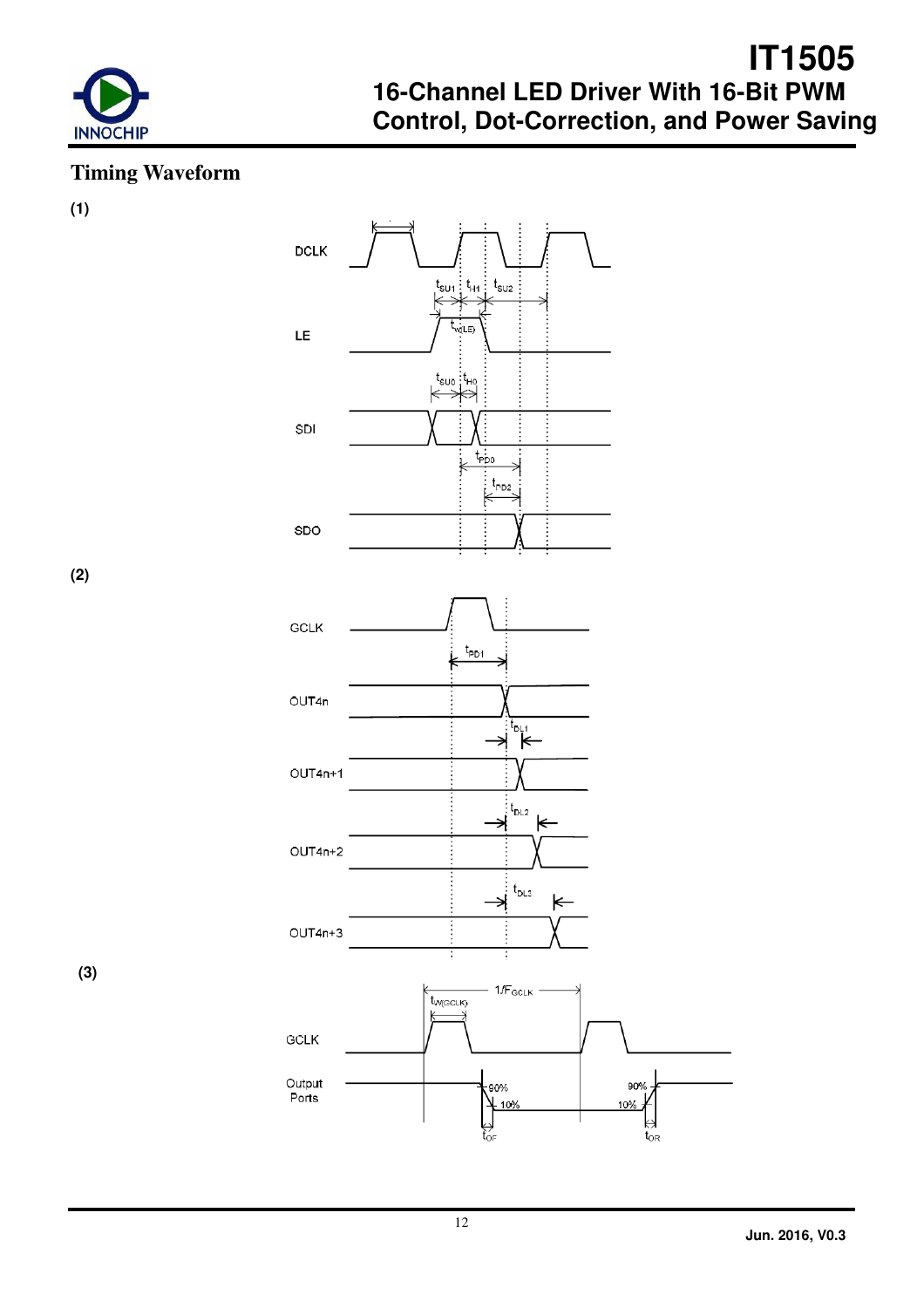

## **Principle of Operation**

Users should set the operation modes in the configuration register through the "write configuration" command before sending grey scale data. The control command and configuration register are summarized in the following two tables.

### **Control Command**

|                                      |      | <b>Signals Combination</b>                        | <b>Description</b>                                                                                                                     |
|--------------------------------------|------|---------------------------------------------------|----------------------------------------------------------------------------------------------------------------------------------------|
| <b>Command Name</b>                  | LE   | Number of DCLK Rising<br>Edge when LE is asserted | The Action after a Falling Edge of LE                                                                                                  |
| <b>Latch Data</b>                    | High | 0                                                 | Latch the serial data to the latch for gray<br>scale or dot correction or configuration<br>register or stop compulsory error detection |
| Dot correction                       | High |                                                   | Enter the dot correction mode; the shift<br>register is set to be 128 bits                                                             |
| <b>Enable output</b>                 | High | 3                                                 | Enable output channels and activate the<br><b>PWM</b> counter                                                                          |
| <b>Compulsory error</b><br>detection | High | 4                                                 | Start compulsory error detection                                                                                                       |
| <b>Write Configuration</b>           | High | 5                                                 | Write 16-bit configuration register                                                                                                    |
| <b>Read Configuration</b>            | High | 6                                                 | Read the configuration register value                                                                                                  |
| Disable output                       | High |                                                   | Disable output channels and reset the PWM<br>counter                                                                                   |
| 12-bit grey scale                    | High | 192(12x16)                                        | Set the 12-bit grey scale mode                                                                                                         |
| 16-bit grey scale                    | High | 256(16x16)                                        | Set the 16-bit grey scale mode                                                                                                         |

Note: Please do not use the number of DCLK which are not specified in the table. Otherwise, it could cause malfunction on the LED drivers.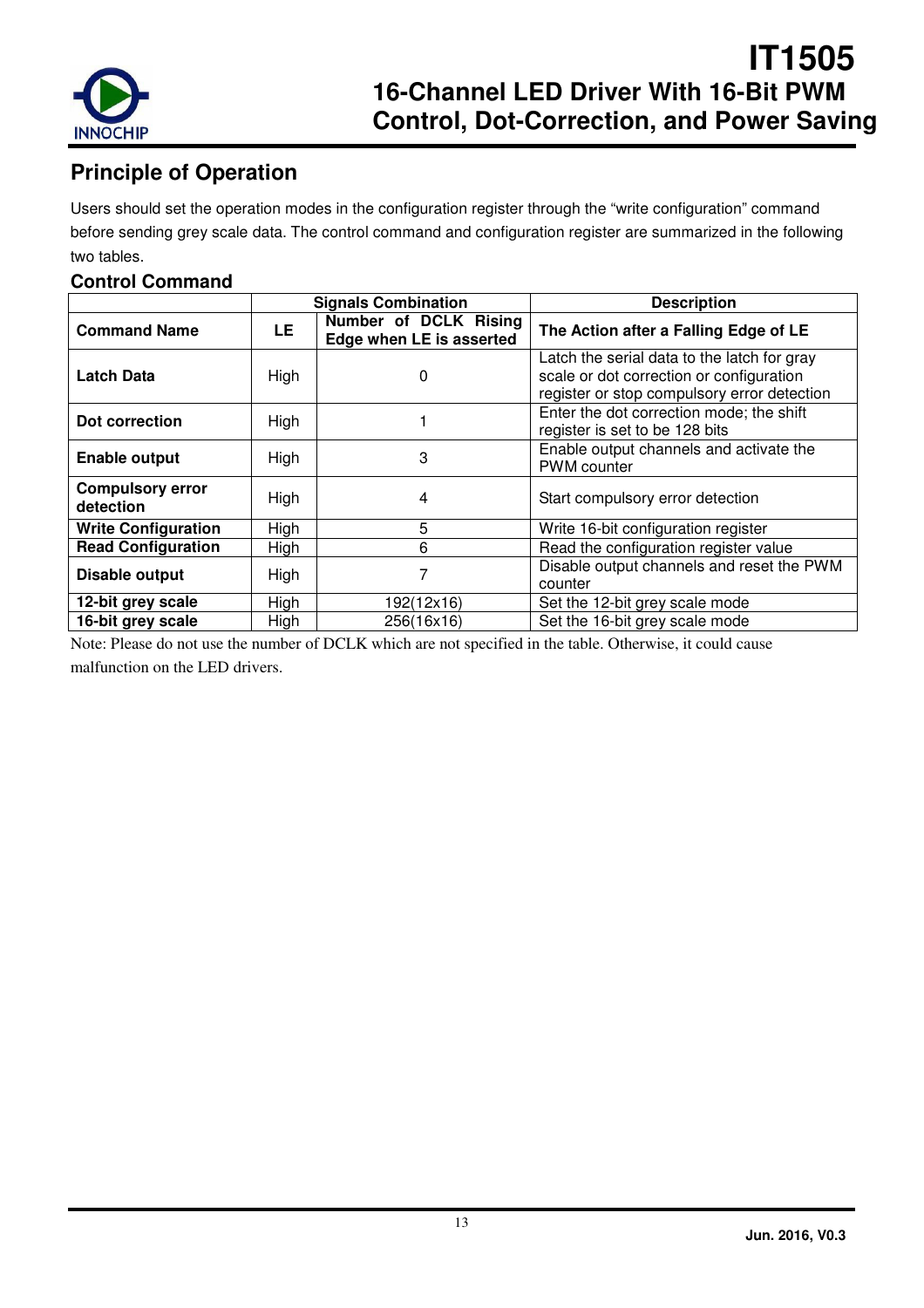

| <b>Definition of Configuration Register</b> |   |   |  |    |  |   |         |  |            |
|---------------------------------------------|---|---|--|----|--|---|---------|--|------------|
| <b>MSB</b>                                  |   |   |  |    |  |   |         |  | <b>LSB</b> |
|                                             | D | в |  |    |  | э |         |  |            |
| e.g. Default Value                          |   |   |  |    |  |   |         |  |            |
|                                             |   | в |  |    |  | b |         |  |            |
|                                             |   |   |  | 00 |  |   | 1111111 |  |            |

| <b>Bit</b>     | <b>Attribute</b> | <b>Definition</b>               | Value                           | <b>Function</b>                                              |
|----------------|------------------|---------------------------------|---------------------------------|--------------------------------------------------------------|
| F              |                  |                                 | 0                               | 12 bits                                                      |
|                | Read/Write       | PWM grey scale mode             | 1(Default)                      | 16 bits                                                      |
| Е              | Read/Write       | PWM algorithm                   | 0                               | <b>Conventional PWM</b>                                      |
|                |                  |                                 | 1(Default)                      | Random PWM, divide the duty into 64 parts                    |
| D              | Read/Write       | PWM data synchronization        | 0                               | Manual synchronization                                       |
|                |                  |                                 | 1(Default)                      | Auto synchronization                                         |
| C              | Read/Write       | PWM counting mode               | 0(Default)                      | Continuous counting mode                                     |
|                |                  |                                 |                                 | One-shot counting mode                                       |
| B              | Read/Write       | Thermal shutdown                | 0                               | Disable thermal shutdown                                     |
|                |                  |                                 | 1(Default)                      | Enable thermal shutdown                                      |
|                |                  | Error detection                 | 0                               | Disable both in-message and compulsory error<br>detections   |
| A              | Read/Write       |                                 | 1(Default)                      | Enable both in-message and compulsory error<br>detections    |
|                |                  |                                 | 00(Default)                     | 2'b00: Disable short-circuit detection                       |
| $9 - 8$        | Read/Write       | Threshold voltage of            | 01                              | $2'b01: 0.43xV_{DD} \pm 0.1(V)$                              |
|                |                  | short-circuit detection         | 10                              | 2'b10: $0.53xV_{DD} \pm 0.1(V)$                              |
|                |                  | 11                              | $2'b11: 0.73xV_{DD} \pm 0.1(V)$ |                                                              |
| $\overline{7}$ |                  |                                 | 0(Default)                      | Enable power saving mode                                     |
|                |                  | Read/Write<br>Power saving mode |                                 | Disable power saving mode                                    |
| $6 - 0$        | Read/Write       | Output current gain             | 1111111                         | Output current; I=I <sub>O</sub> xCurrent Gain[6:0]/127;     |
|                |                  | adjustment                      | (Default)                       | $I_{\text{O}} = (V_{\text{R-EXT}}/R_{\text{ext}}) \times 23$ |

#### **Shift Register**

The effective length of the shift register in IT1505 is auto-adjusted among 256/192/128/16 bits according to different modes of input data.

### **Write Configuration Register**

IT1505 can write the configuration register when receiving one LE pulse containing 5 DCLKs, and then send 16-bit configuration setting to each LED driver. The following waveform shows the input signal waveform when cascading N pieces of IT1505:



### **Read Configuration Register**

IT1505 can read the configuration register when receiving one LE pulse containing 5 DCLKs in order to set the shift register length to 16 bits, and then send one LE pulse containing 6 DCLKs to read the configuration setting.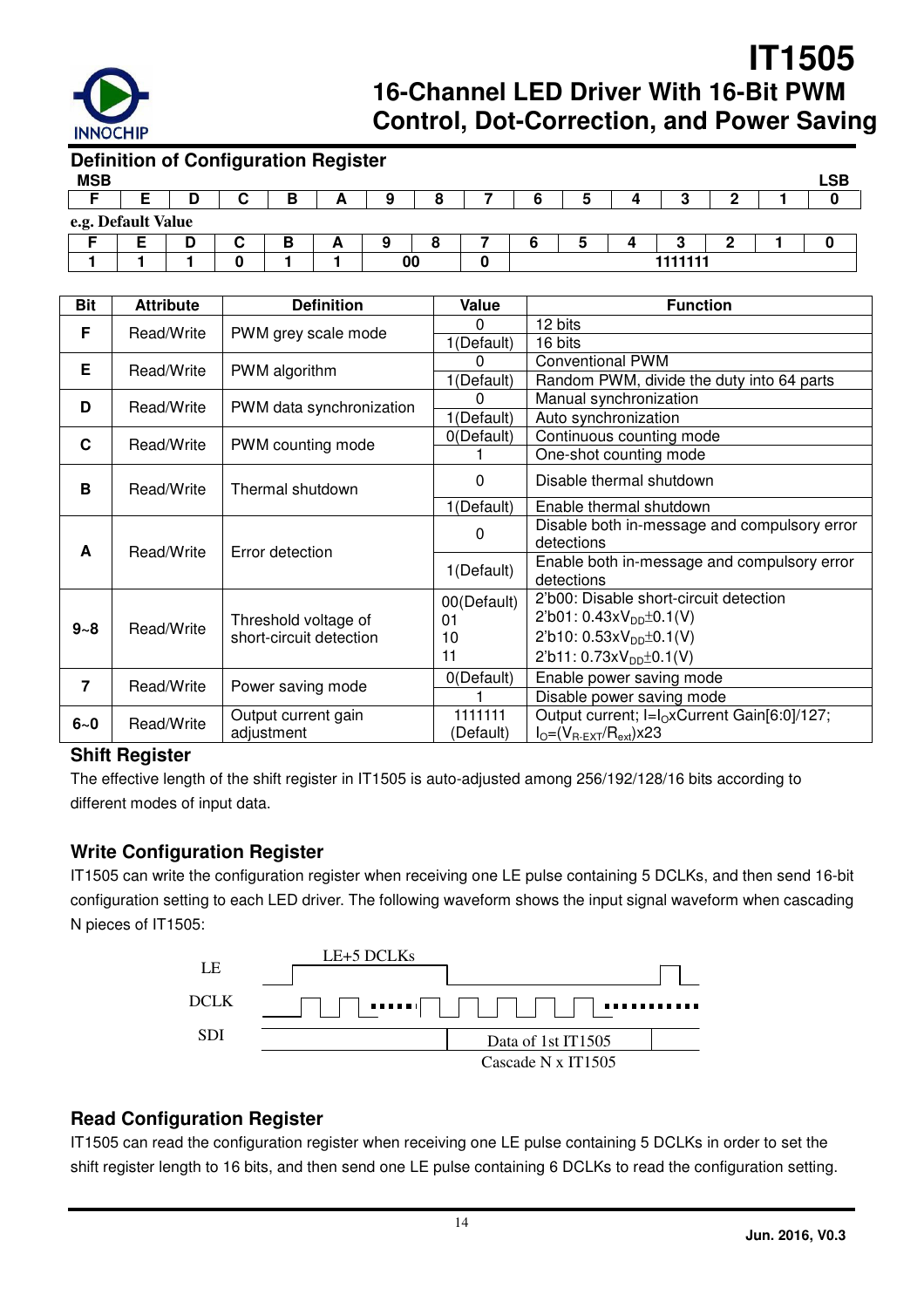

After the command, 16-bit configuration of each IT1505 will be shifted out sequentially from the Nth IT1505 to the 1st IT1505. The following waveform shows the output signal waveform when cascading N pieces of IT1505:



### **Input the Dot Correction Data**

IT1505 can input the dot correction data when receiving one LE pulse containing one DCLK, and then send 128-bit dot correction data to each LED driver. The following waveform shows the input signal waveform when cascading N pieces of IT1505:



### **Enable and Disable Output**

IT1505 can disable output channels when receiving one LE pulse containing 7 DCLKs. The output channels will be enabled again when receiving one LE pulse containing 3 DCLKs. This "enable" command can also reactivate the IC from thermal shutdown when the junction temperature decreases.

## **Set the PWM Grey Scale Mode**

IT1505 provides a selectable 16-bit or 12-bit grey scale mode by setting bit "F" of the configuration register. For 16-bit grey scale mode, the bit "F" is set to "1" (default), and for 12-bit grey scale mode, the bit "F" is set to "0".

Users need to set the grey scale mode before sending the data, and then send the data from Nth IT1505 to the 1st IT1505. IT1505 will enter 16-bit grey scale mode when receiving one LE containing 256 DCLKs or 192 DCLKs respectively. To latch the data, the command of one LE pulse containing 0 DCLK should be sent after the gray scale mode. Then IT1505 will enable the output when receiving one LE pulse containing 3 DCLKs. The following waveform shows the input signal waveform when cascading N pieces of IT1505:

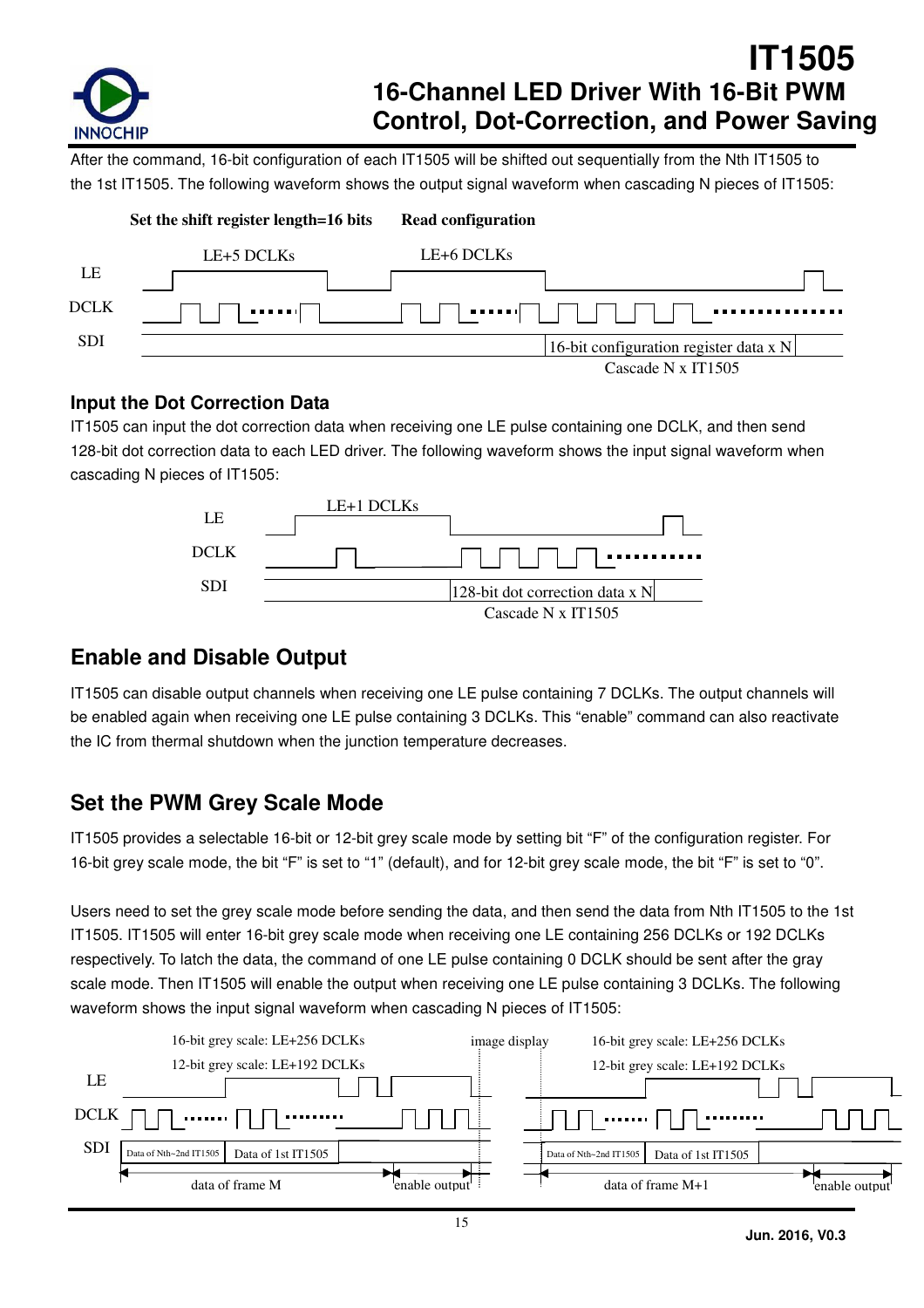

### **Grey Scale Data Format**

The data input sequence of both 16-bit and 12-bit grey scale data are the same, and the following waveform illustrates the sequence:



t<sub>H2</sub>: At the end of grey scale mode, DCLK↓–LE↓ should be no less than 10ns.

### **Set the PWM Counting Mode**

#### PWM Algorithm

IT1505 defines the different counting algorithms that support random PWM technology. With random PWM, the total PWM cycles can be broken down into MSB (Most Significant Bits) and LSB (Least Significant Bits) of grey scale cycles, and the MSB information can be dithered across different period of refresh cycles.

IT1505 is flexible for either the conventional PWM algorithm or random PWM algorithm by setting bit "E" of the configuration register. For random PWM algorithm, the bit "E" is set to "1" (default), and for conventional PWM algorithm, the bit "E" is set to "0":

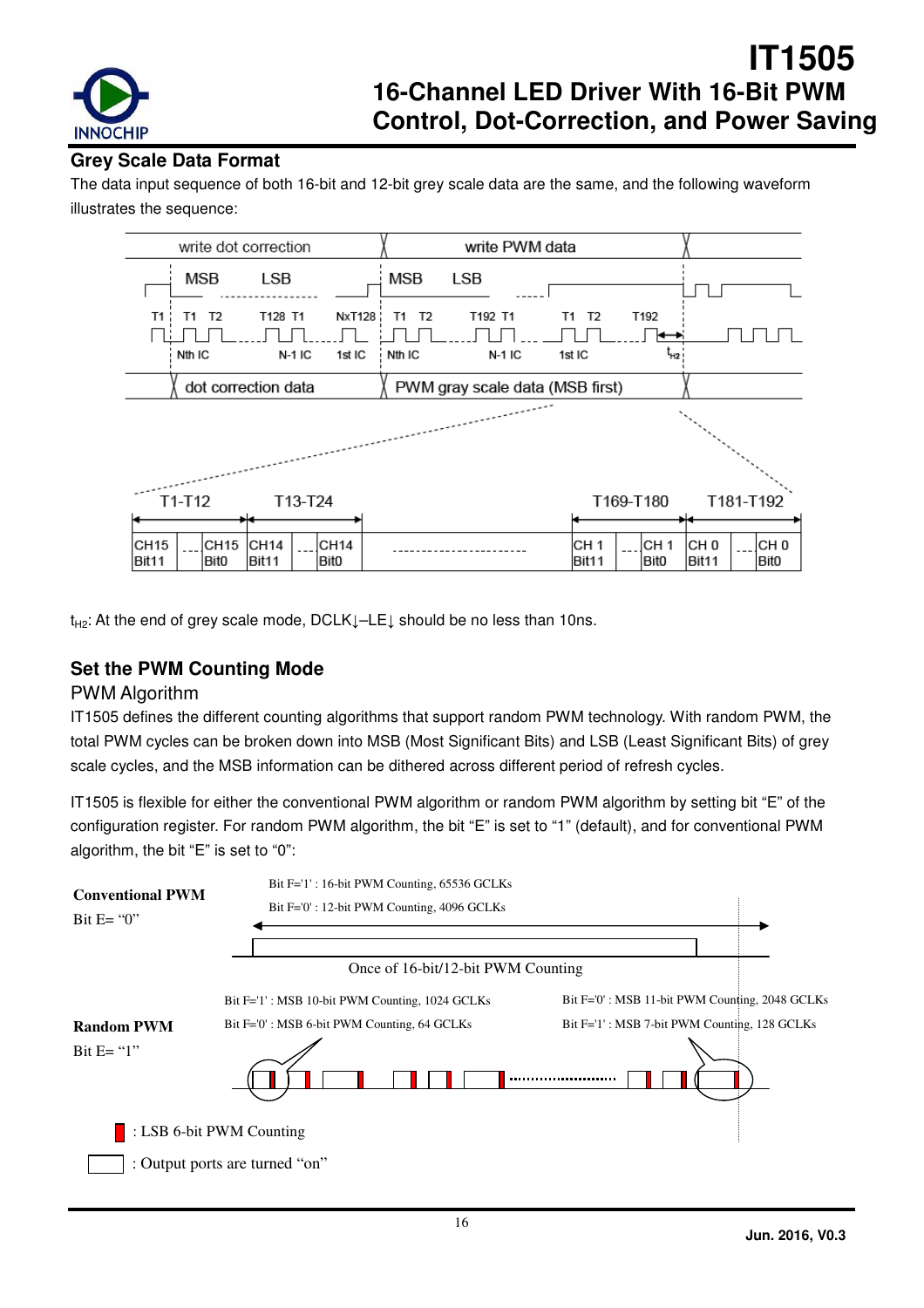

### **Synchronization of PWM Cycle**

IT1505 is also flexible for either manual synchronization or auto synchronization by setting bit "D" of the configuration register.

For auto synchronization, the bit "D" is set to "1" (default). IT1505 will automatically process the synchronization of previous data and next data for PWM counting. The next image data will be updated to output buffers and start PWM counting when the previous data finishes one internal PWM cycle. This prevents the lost count of image data resolution and guarantees the data accuracy.

For manual synchronization, the bit "D" is set to "0". Once the next input data is correctly recognized, IT1505 will stop the present PWM cycle and restart a new PWM cycle to show the new data immediately.

### **PWM Counting Mode**

Users can set either continuous counting mode or one-shot counting mode by setting bit "C" of the configuration register.

For the continuous counting mode, the bit "C" is set to "0" (default). In the continuous counting mode, IT1505 will continuously repeat the PWM cycles and turn on the output channels according to the image data until the next image data is correctly recognized.

For the one-shot counting mode, the bit "C" is set to "1". In the one-shot counting mode, IT1505 will run the PWM cycle for each image data one time, and then stop the output channels until the next image data is correctly recognized.

### **Error Detection Principle**

IT1505 provides two error detection functions: in-message error detection and compulsory error detection. Users can read the open-/short-circuit error reports, thermal flag, and REXT open flag from SDO. For all the detection functions, "0" indicates abnormal state and "1" indicates normal state.

#### In-message Error Detection

Users can set the in-message error detection by bit "A" of configuration register. To enable the in-message error detection, the bit "A" is set to "1" (default). To disable the in-message error detection, the bit "A" is set to "0".

The open-/short-circuit error will be reported only when output channels are turned on in 10 GCLKs, and the error reports will be put into the shift register after the grey scale data is latched.

Since the PWM output duty cycle of IT1505 is the product of grey scale data and dot correction data. If the random PWM algorithm is selected, the open/short circuit in-message error detection will be performed while the product of grey scale data and dot correction data is from 640 to 65,535 in the 16-bit grey scale mode or from 640 to 4,095 in the 12-bit grey scale mode. If the normal PWM algorithm is selected, the open/short circuit error will be reported when the product of grey scale data and dot correction data is larger than 10.

IT1505 will judge if the turn-on time is enough or not to deliver the error report. If the turned-on time is too short, IT1505 will report normal state coded as "1".

Error data (N)=error data(N-1) presents detection result.

It will be reset to 1 until the error data is read out.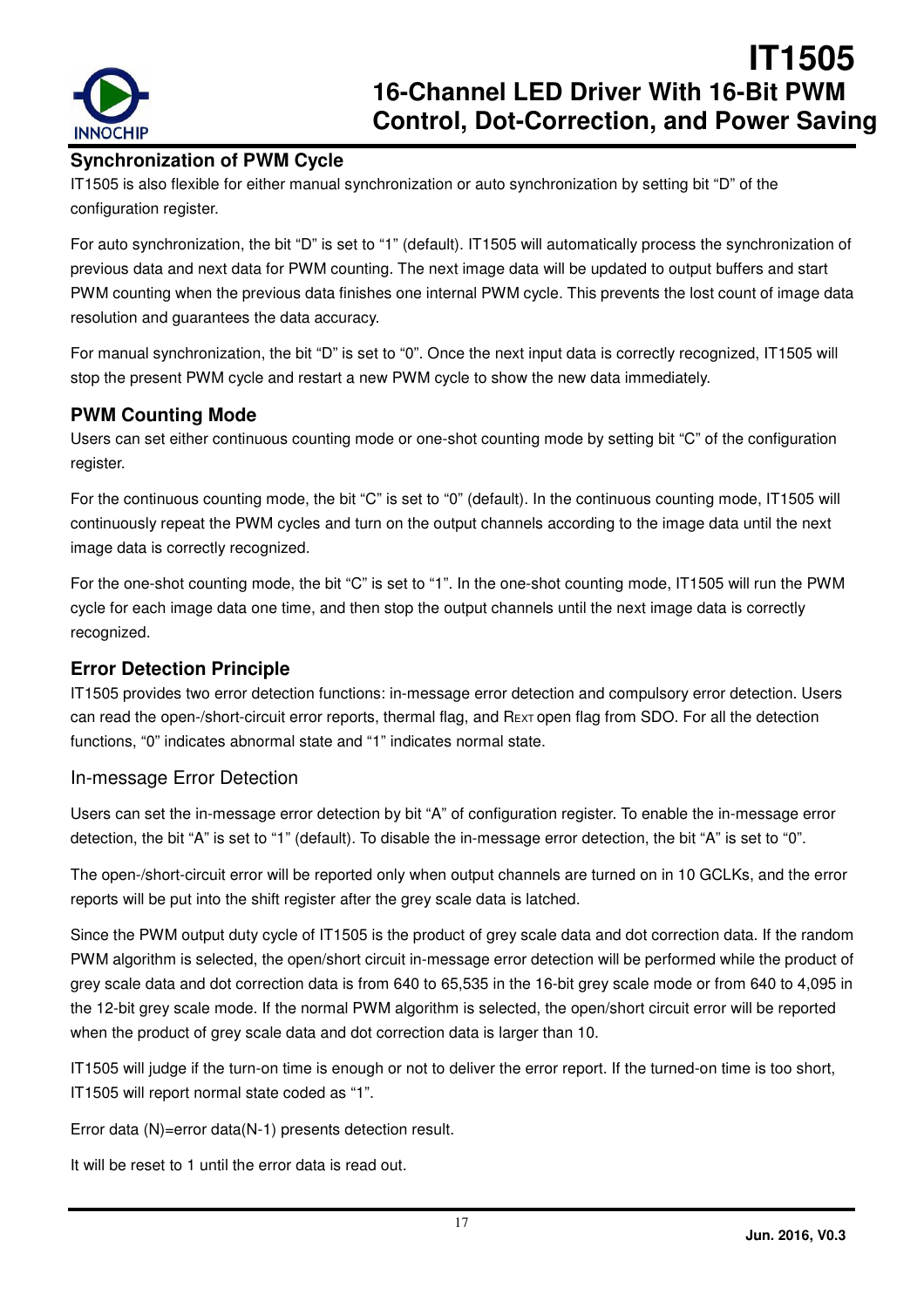

Please see the example of the following diagram of 12-bit grey scale mode for the control sequence and data output format of all error reports.

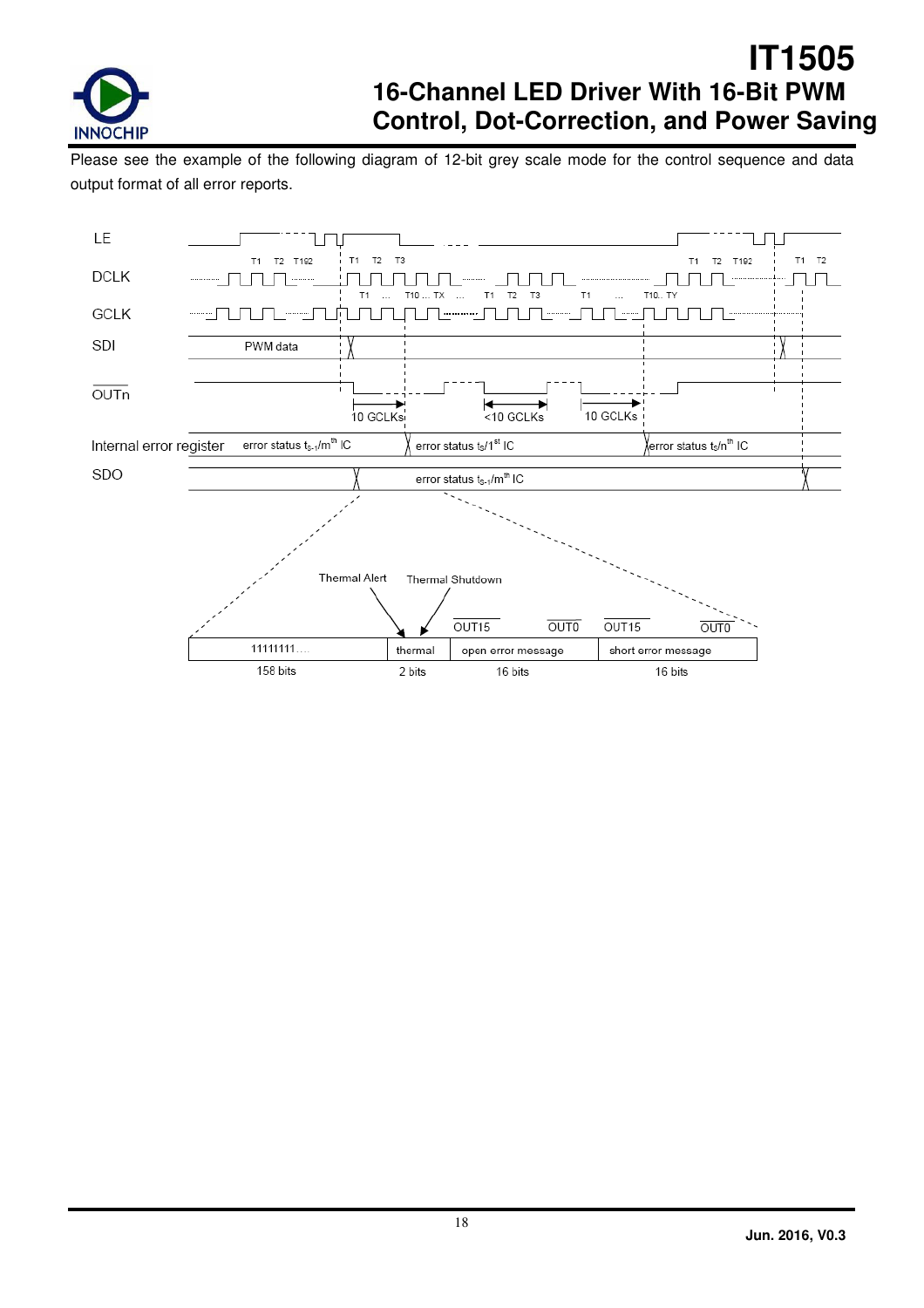

### **Compulsory Error Detection**

IT1505 can also perform the compulsory error detection when receiving one LE pulse containing 4 DCLKs and stop the compulsory error detection when receiving one LE pulse containing 0 DCLK. The output channels will be forced to turned on within 690ns (between the LE falling edges) to perform the compulsory error detection. The error report will be pushed out after compulsory error detection operation time (690ns). IT1505 will shift out both open and short error reports from SDO simultaneously. The following is an illustration of the timing sequence of compulsory error detection of 12-bit grey scale mode.

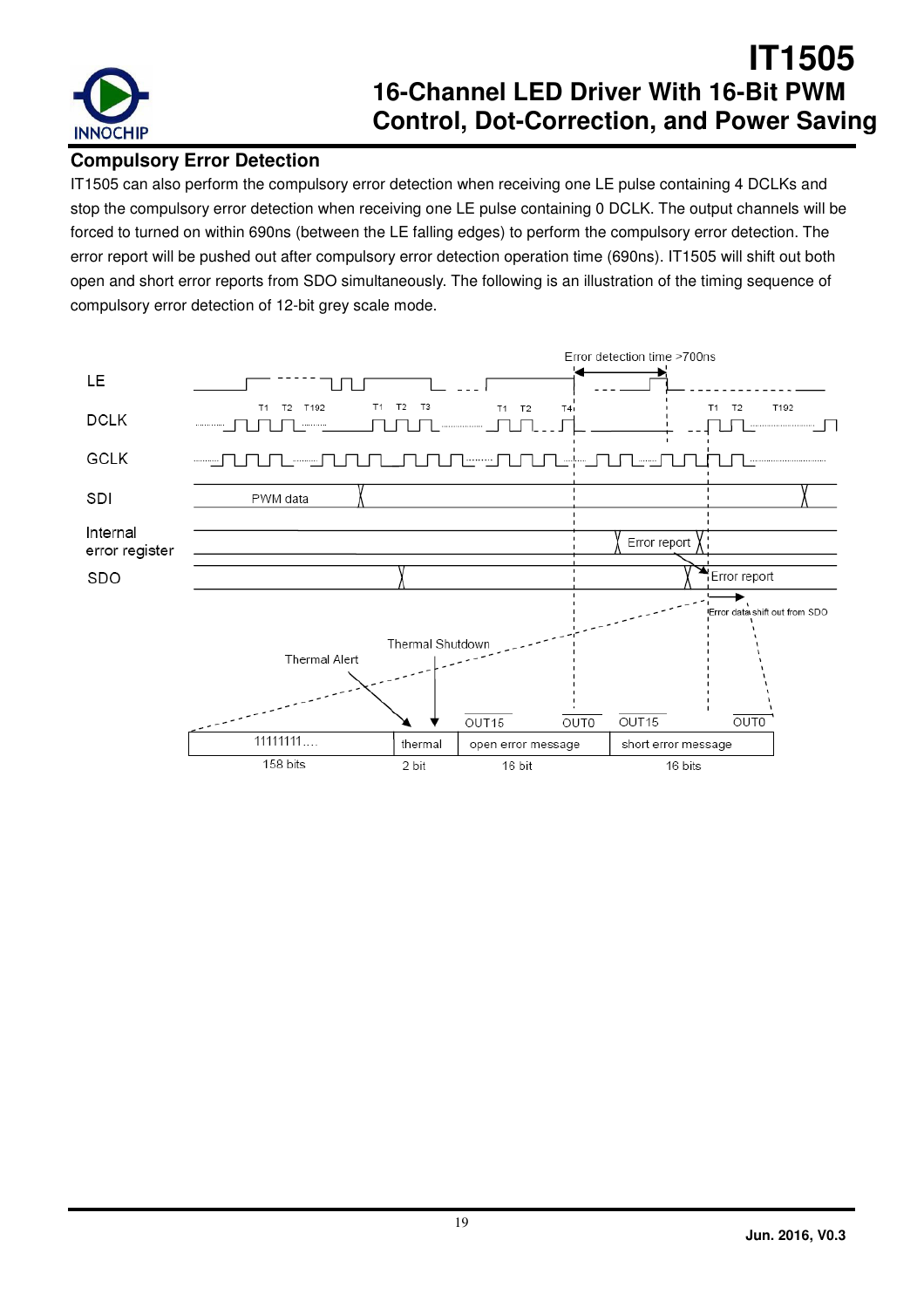

### **Setting the Threshold Voltage for Compulsory Short-Circuit Detection**

Users can set the threshold voltage ( $V<sub>TH</sub>$ ) for compulsory short-circuit detection by bit [9:8] of configuration register as summarized below:

2'b00: Disable the short-circuit detection (default) 2'b01: 0.43xVDD± 0.1(V) 2'b10: 0.53xVDD± 0.1(V) 2'b11: 0.73xVDD± 0.1(V)

IT1505 provides settable  $V_{TH}$  for different LED configuration. If the detected voltage is larger than  $V_{TH}$ , the IT1505 identifies the LED as short-circuit. For example, if each output channel of IT1505 drives one red LED, the V<sub>TH</sub> should be set larger. If each output channel of IT1505 drives several white LEDs, the V<sub>TH</sub> should be set smaller. The system should consider the accumulated  $V_F$  of the LEDs to set a suitable  $V_{TH}$ .



### **Thermal Protection**

Users can set the thermal protection by bit "B" of configuration register. To enable the thermal shutdown function, the bit "B" is set to "1" (default). To disable the thermal shutdown function, the bit "B" is set to "0".

IT1505 provides two thermal flags:

Thermal flag 1 is over-temperature alarm, and thermal flag 2 is thermal shutdown. When the IC junction temperature is over 140°C, thermal flag 1 will report "0". When the IC junction temperature is under 120°C, thermal flag 1 will recover to "1".

When the IC junction temperature is over 160 °C, the thermal flag 2 will become "0" and IT1505 will turn off the output current of all channels automatically. IT1505 will turn on the output channels when receiving one LE pulse containing 3 DCLKs.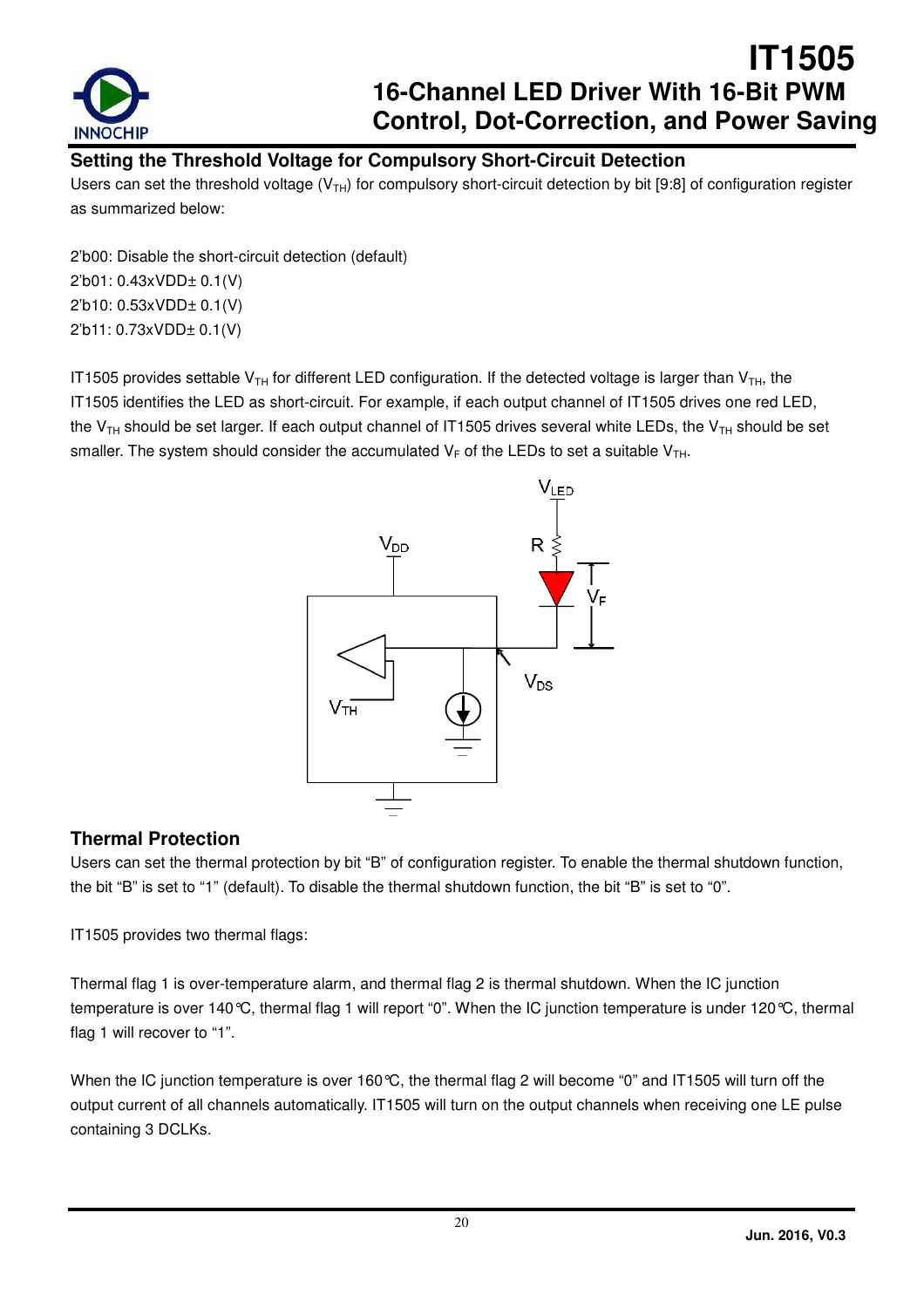

#### **Power Saving :**

| <b>Power Saving</b>             | <b>Description</b>                                                              | Application                      |
|---------------------------------|---------------------------------------------------------------------------------|----------------------------------|
| Bit "7" of Configuration        | IT1505 enters / leaves the power saving $\vert$ For LED display panels that are |                                  |
| Register by default is set 0 to | mode automatically, if all the data are                                         | sometimes blanked, but the power |
| enable this mode when IT1505    | zero.                                                                           | of the system is not turned off. |
| is power on.                    |                                                                                 |                                  |

#### Power Saving Mode

When IT1505 **receives gray scale data zero for all channels**, IT1505 will enter the power saving mode automatically. **When the non-zero input data is latched,** the IT1505 will **take about 1ms to leave power saving** mode automatically.

When Bit 7 of Configuration Register is set "1" by the controller, the Power Saving Mode will be disabled.



In power saving mode, the  $I_{DD}$  of IT1505 can save more than 50% of the  $I_{DD}$  in the normal mode, depending on the GCLK and DCLK frequencies (see "Electrical Characteristics" for details).

The **in-message** error detection will **not** be performed when power saving mode is enabled. Therefore, all of the output channels will always report data as "1". The system needs to leave or disable the power saving mode to activate the in-message error detecting again.

The compulsory error detection function is kept in power saving mode with the error detection time at least 2us. The following figure describes the detail operation of 12-bit grey scale mode compulsory error detection.

Be advised that the thermal alert/shutdown bits in compulsory error report will be "11" when power saving mode is enabled. Only open / short detection report will output the detection result.

The shift registers will still keep shifting data with the clock in power saving mode. In other words, it is feasible that only parts of the LED drivers on the same display panels are in the power saving mode and others are not, if the control signals are independent.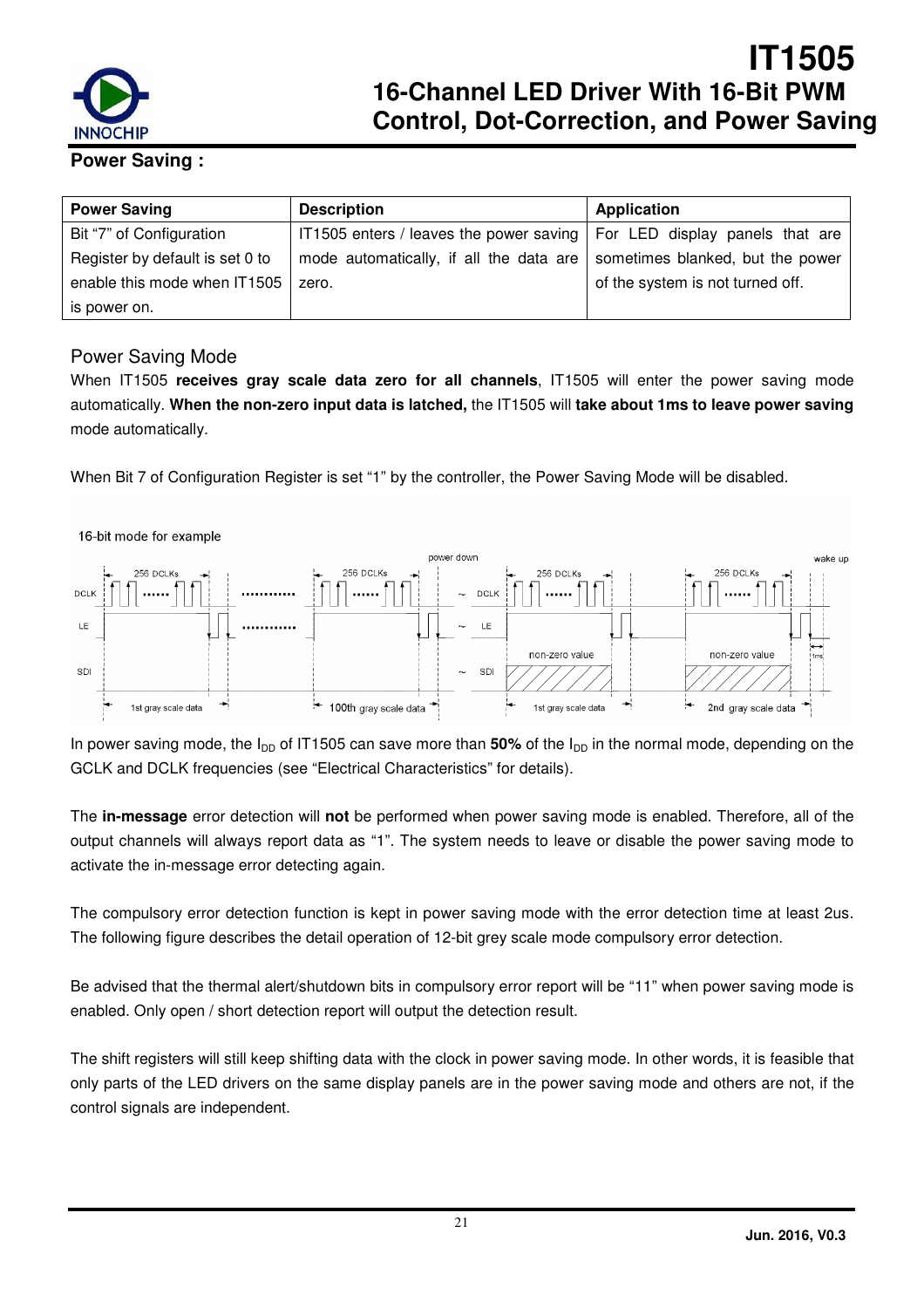

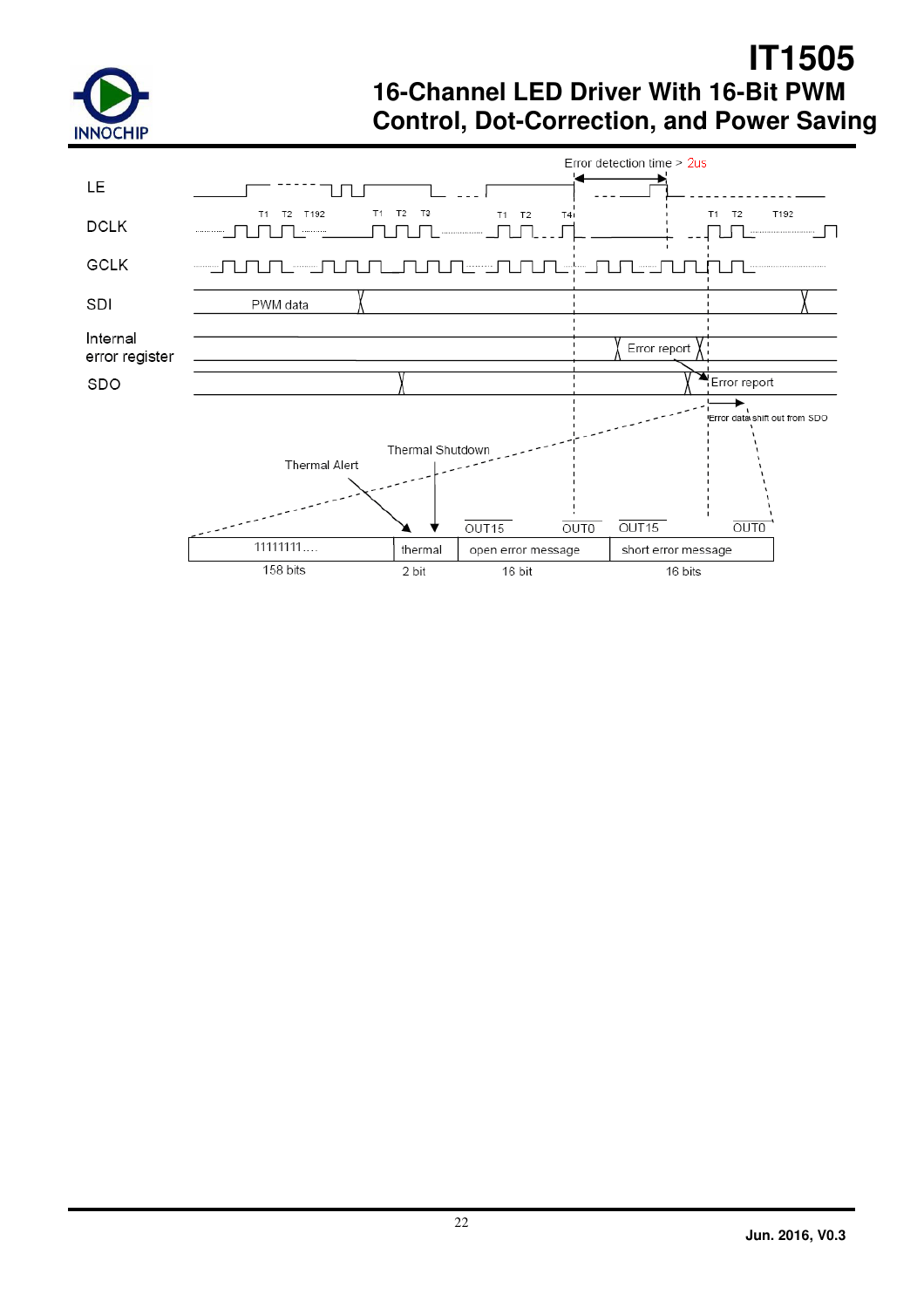

### **Adjust the Output Current Gain**

Users can adjust output current gain by bit [6:0] of configuration register. The default current gain value is 7b'1111111.

The output current; I=Io x Current Gain [6:0]/127, where Io=(VR-EXT/Rext)x23

The current gain value is proportional to the output current. In other words, current gain value versus output current is linear. This function helps users to tune the output current by software in stead of by hardware for daily operation.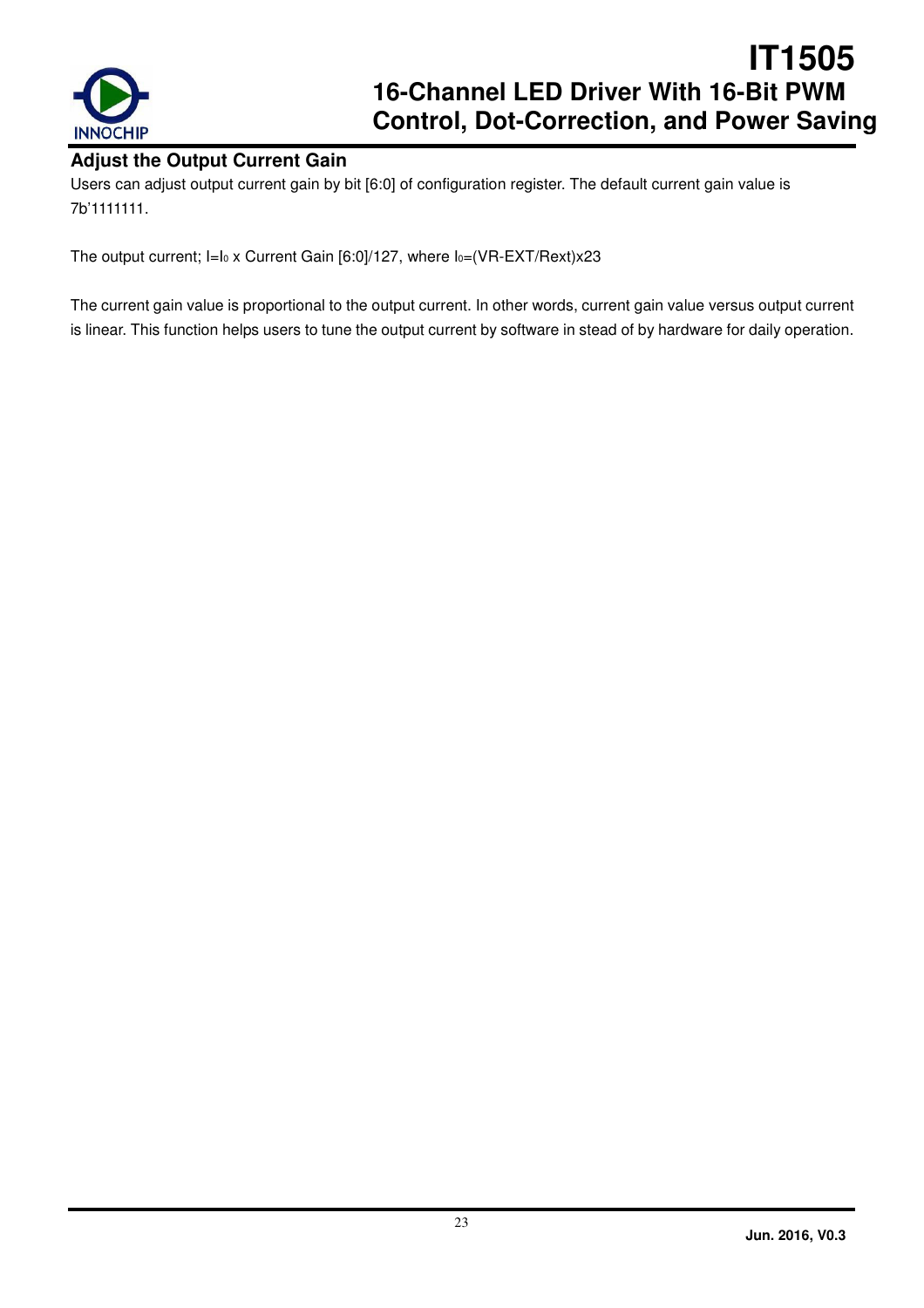

### **Setting Output Current**

The output current ( $I_{\text{OUT}}$ ) is set by an external resistor, Rext. The default relationship between  $I_{\text{OUT}}$  and Rext is shown in the following figure.

Also, the output current can be calculated from the equation:

VR-EXT=0.61; IOUT=(VR-EXT/Rext)x23xG/127

Where Rext is the resistance of the external resistor connected to R-EXT terminal and VR-EXT is its voltage. G is the digital current gain, which is set by the bit[6:0] of the configuration register. The default value of G is 127. For your information, the output current is about 25mA when Rext=560Ω and 45mA when Rext =310Ω if G is set to default value 127. The formula and setting for G are described in further section.

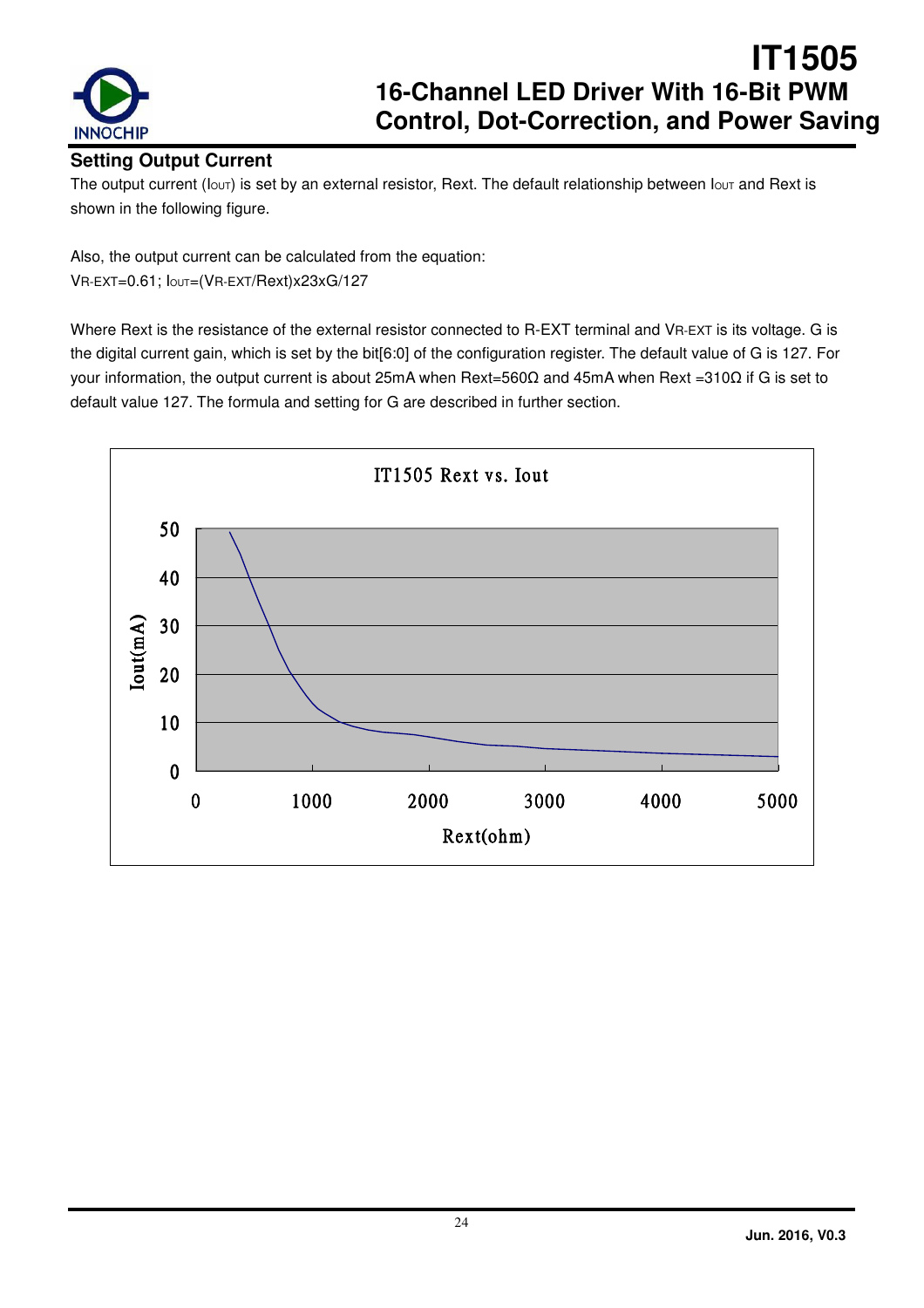

### **Constant Current**

In LED display application, IT1505 provides nearly no variation in current from channel to channel and from IC to IC. This can be achieved by:

1) The typical current variation between channels is less than ±1.5%, and that between ICs is less than ±3%.

2) In addition, the current characteristic of output stage is flat and users can refer to the figure as shown below. The output current is kept constant regardless of the variations of LED forward voltages (VF). This guarantees LED to to be performed on the same brightness as user's specification.



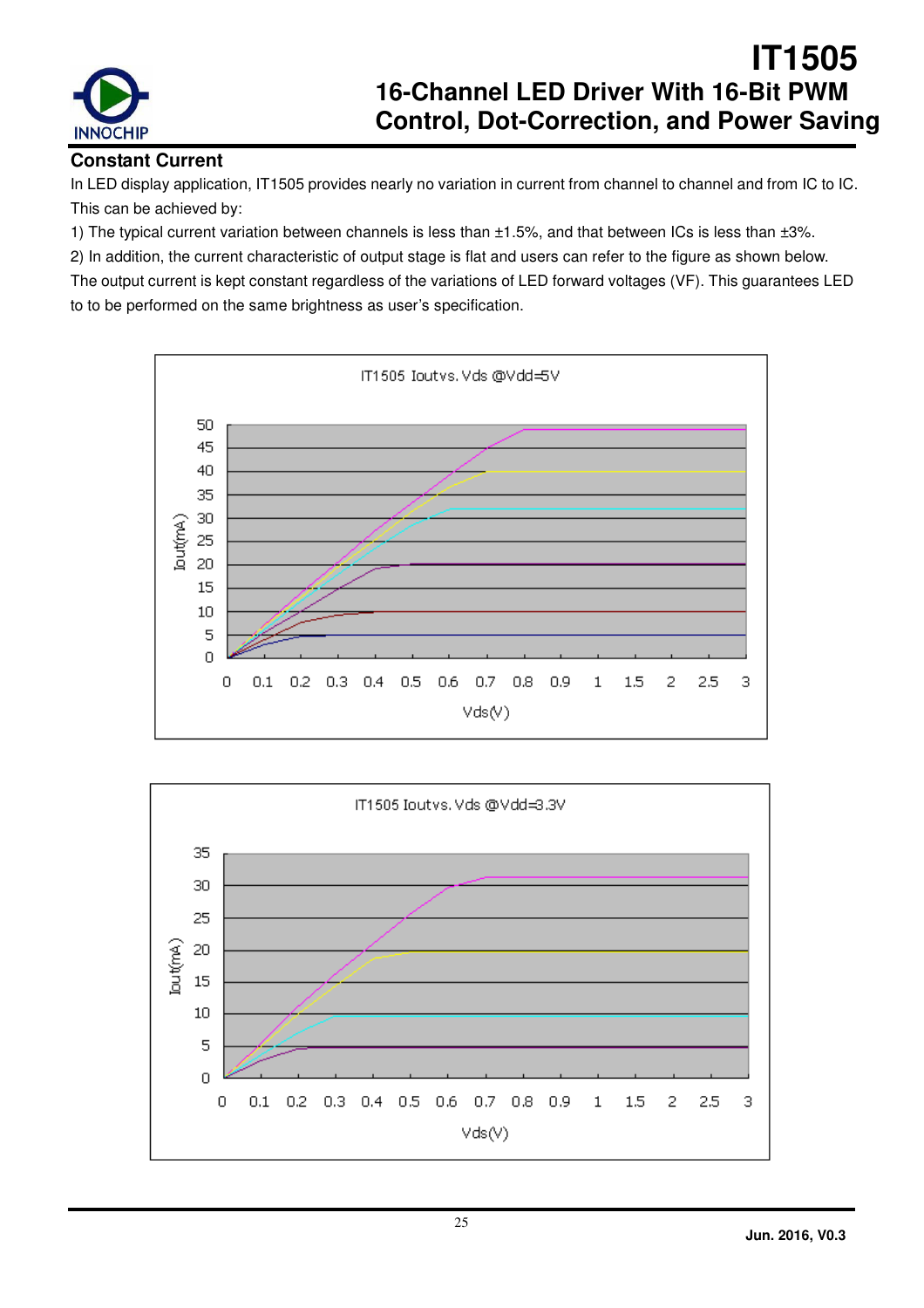

### **Staggered Delay of Output**

IT1505 has a built-in staggered circuit to perform delay mechanism. Among output ports exist a graduated 5ns

delay time among  $\overline{OUT4n}$ ,  $\overline{OUT4n+1}$ ,  $\overline{OUT4n+2}$  and  $\overline{OUT4n+3}$ , by which the output ports will be

divided to four groups at a different time so that the instant current from the power line will be lowered.

### **Package Power Dissipation(P<sub>D</sub>)**

This maximum allowable package power dissipation is determined as  $P_D(max) = (T_i - T_a)/ R_{th(i-a)}$ . When 16 output channels are turned on simultaneously, the actual package power dissipation is

 $P_D(act)=(I_{DD}\times V_{DD})+(I_{OUT}\times Duty\times V_{Ds}\times 16)$ . Therefore, to keep  $P_D(act)\leq P_D(max)$ , the allowable maximum output current as a function of duty cycle is:

 $I_{\text{OUT}}=[[(T_i-T_a)/R_{th(i-a)}]-(I_{\text{DD}}\times V_{\text{DD}})]/V_{\text{DS}}/Duty/16$ , where  $T_i=150$  °C.

| Condition: lout=50mA, $V_{DS}=1V$ , 16 output channels |                      |  |  |  |  |  |
|--------------------------------------------------------|----------------------|--|--|--|--|--|
| Device Type                                            | $R_{th(i-a)}$ (°C/W) |  |  |  |  |  |
| SP(SOP-24)                                             | 67                   |  |  |  |  |  |
| $QF(QFN-24)$                                           | 19                   |  |  |  |  |  |

The maximum power dissipation,  $P_D(max)=(Tj-Ta)/R_{th(j-a)}$ , decreases as the ambient temperature increases.

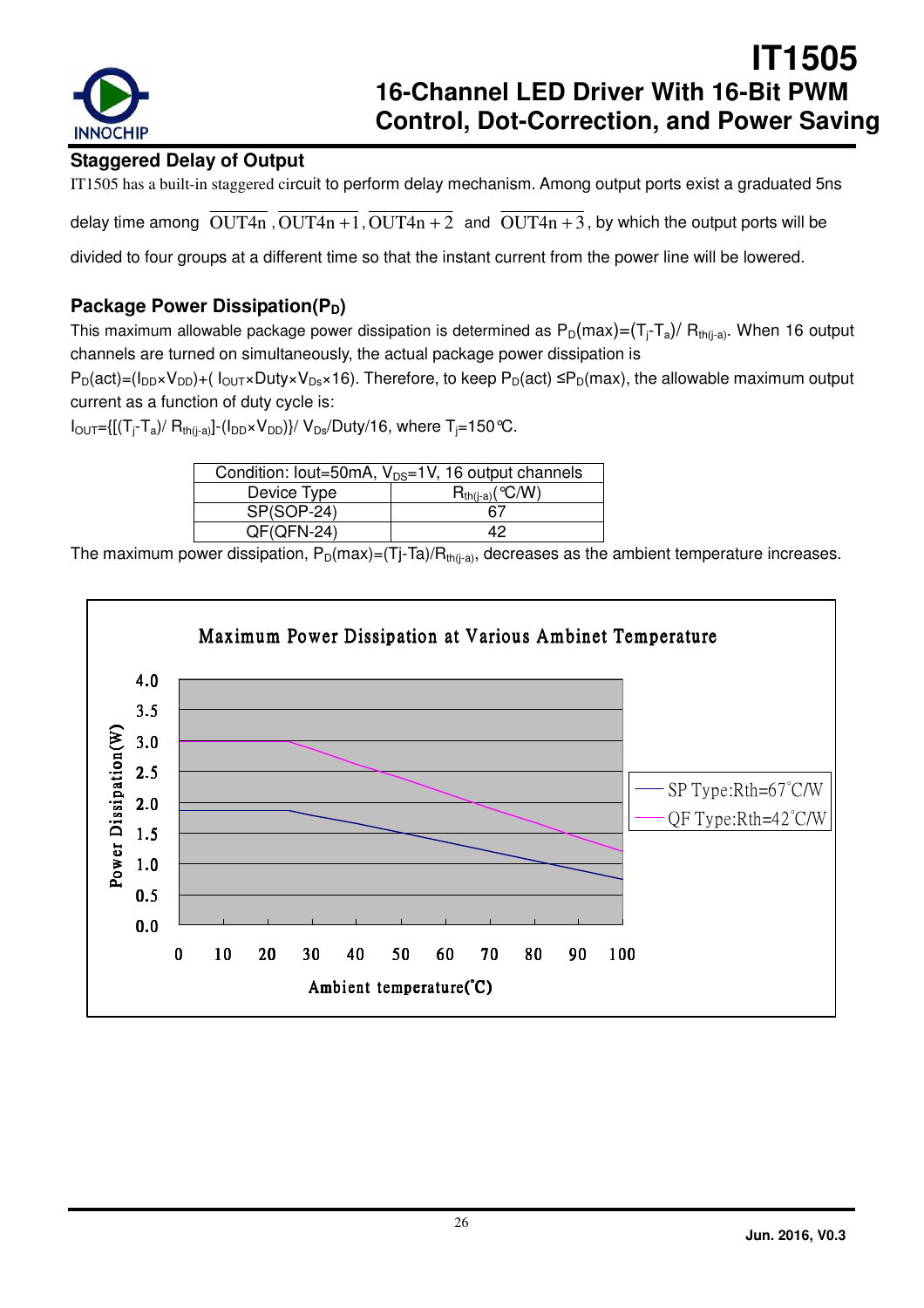

### **Load Supply Voltage(VLED)**

This device is operating with the VDS of 1.0V to 1.2V with LED forward voltage(VF) of 1.2V to 4.0V. If  $V_{DS}$  be higher enough to make package power dissipation increased. It is recommended to use lowest load supply voltage or to set any serials dropping voltage as following figures.

 $V_{DS}=V_{LED} - V_F - V_{DROP}$ 

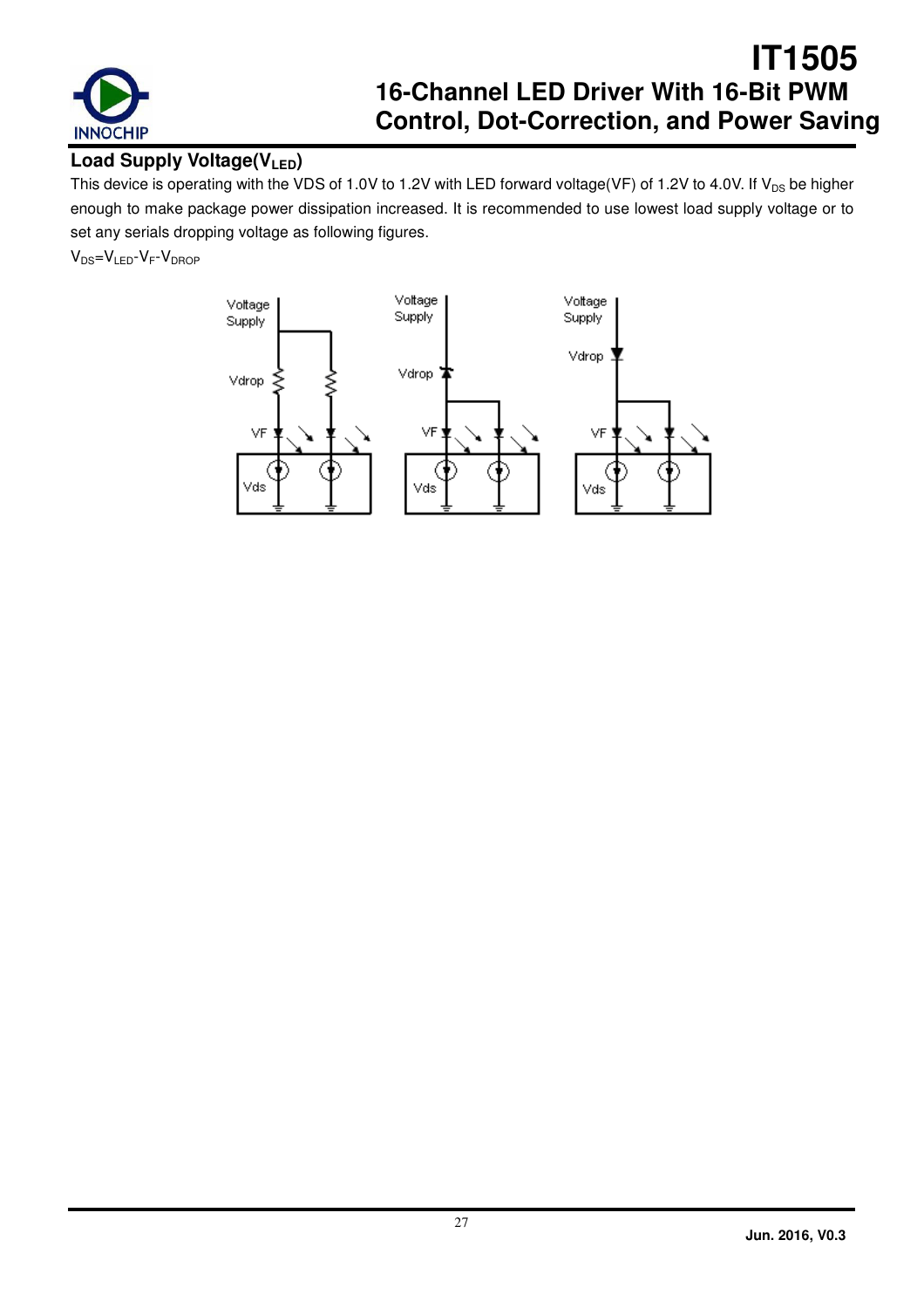

**IT1505SP(SOP24-236mil) Outline Drawing** 



### **IT1505QF Outline Drawing**